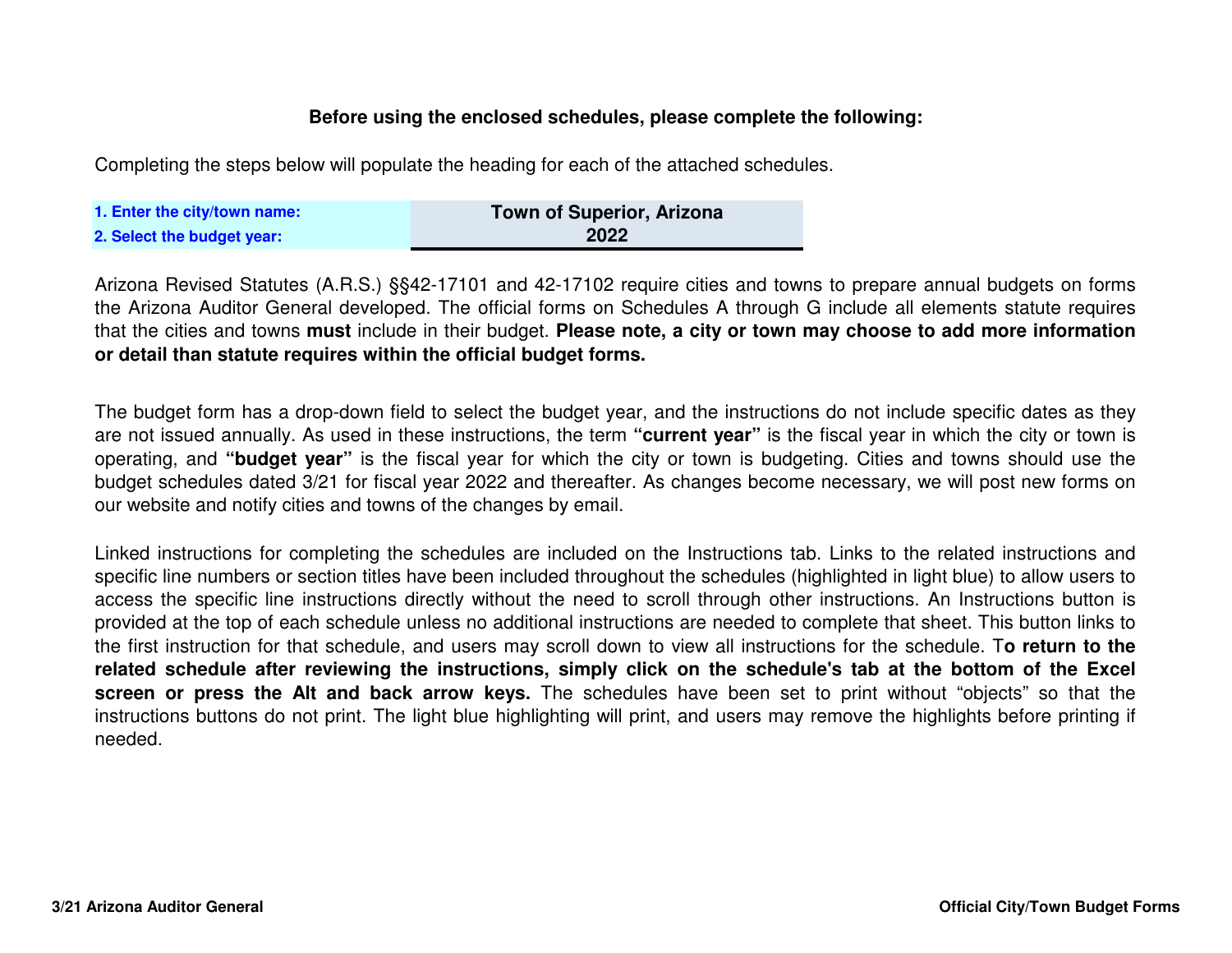## **Protection/Unprotection of File:**

Each spreadsheet within the file has been protected to prevent accidental deletion of formulas. When the sheet is protected, you can move from one cell to the next using the Tab key. A password was not assigned so the sheets may be unprotected to make minor formatting changes such as row height, column width, and font size. To unprotect an individual spreadsheet, select Protect/Unprotect Sheet from the menu.

You may need to add lines to Schedules C through G to accommodate all funds or departments involved. Remember to check all formulas in the subtotals and totals to ensure that any additional lines added are included, and make changes accordingly. Once changes have been made, the sheet should be re-protected by reversing the above process. Re-protectingthe sheets will help ensure that formulas are not accidentally altered or deleted.

## **Printing Tips:**

Schedule A can be printed on <sup>1</sup> page in landscape format with the "fit to <sup>1</sup> page wide by <sup>1</sup> page tall" option (Page Setup) selected. Schedules B through F can be printed in portrait format. Schedule G can be printed in landscape format. Scheduleswith multiple pages are formatted to print with the column headings on each page.

If you have any questions, please contact the Accountability Services Division at asd@azauditor.gov or (602) 977-2796.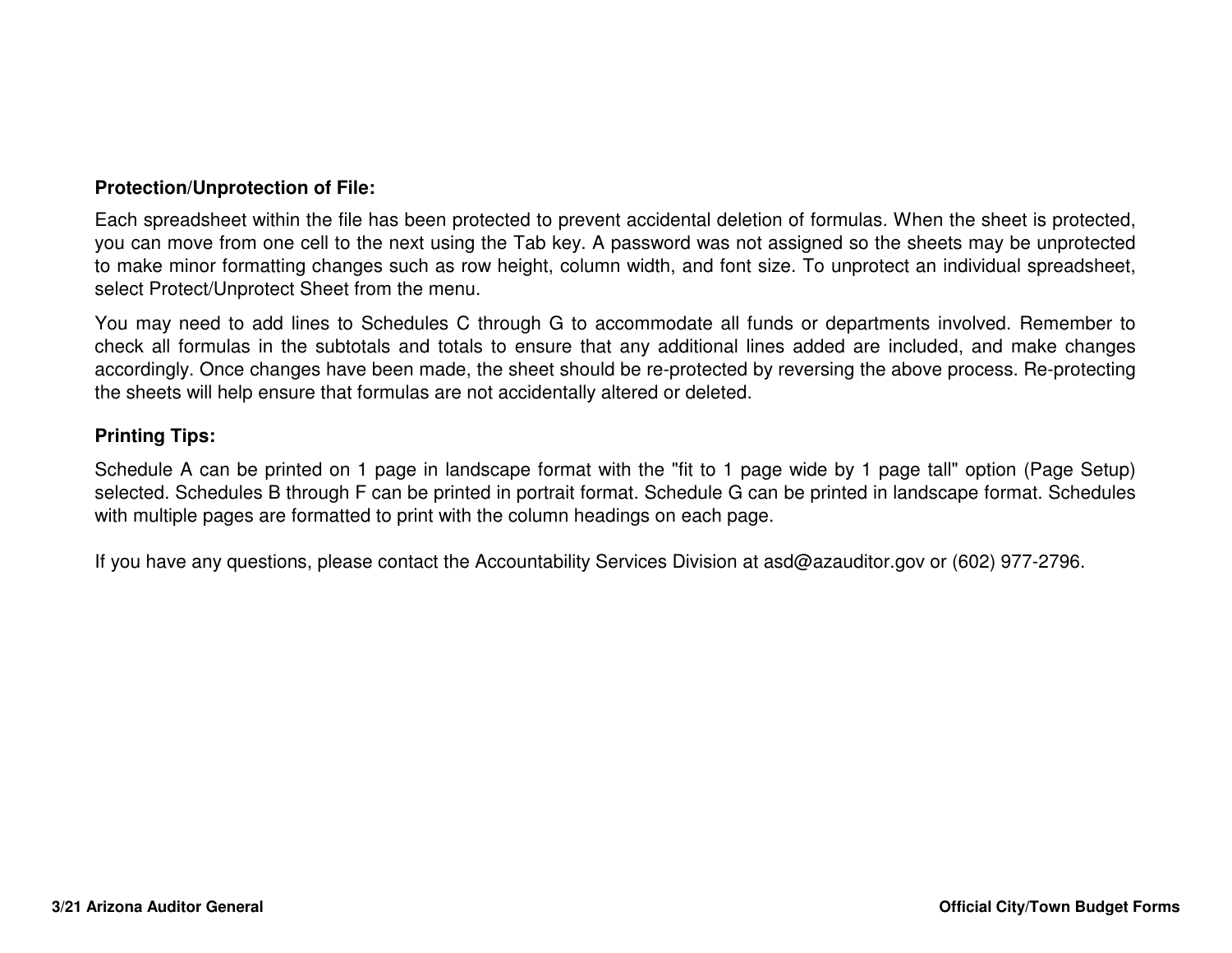**Official Budget Forms**

**Town of Superior, Arizona**

**Fiscal year 2022**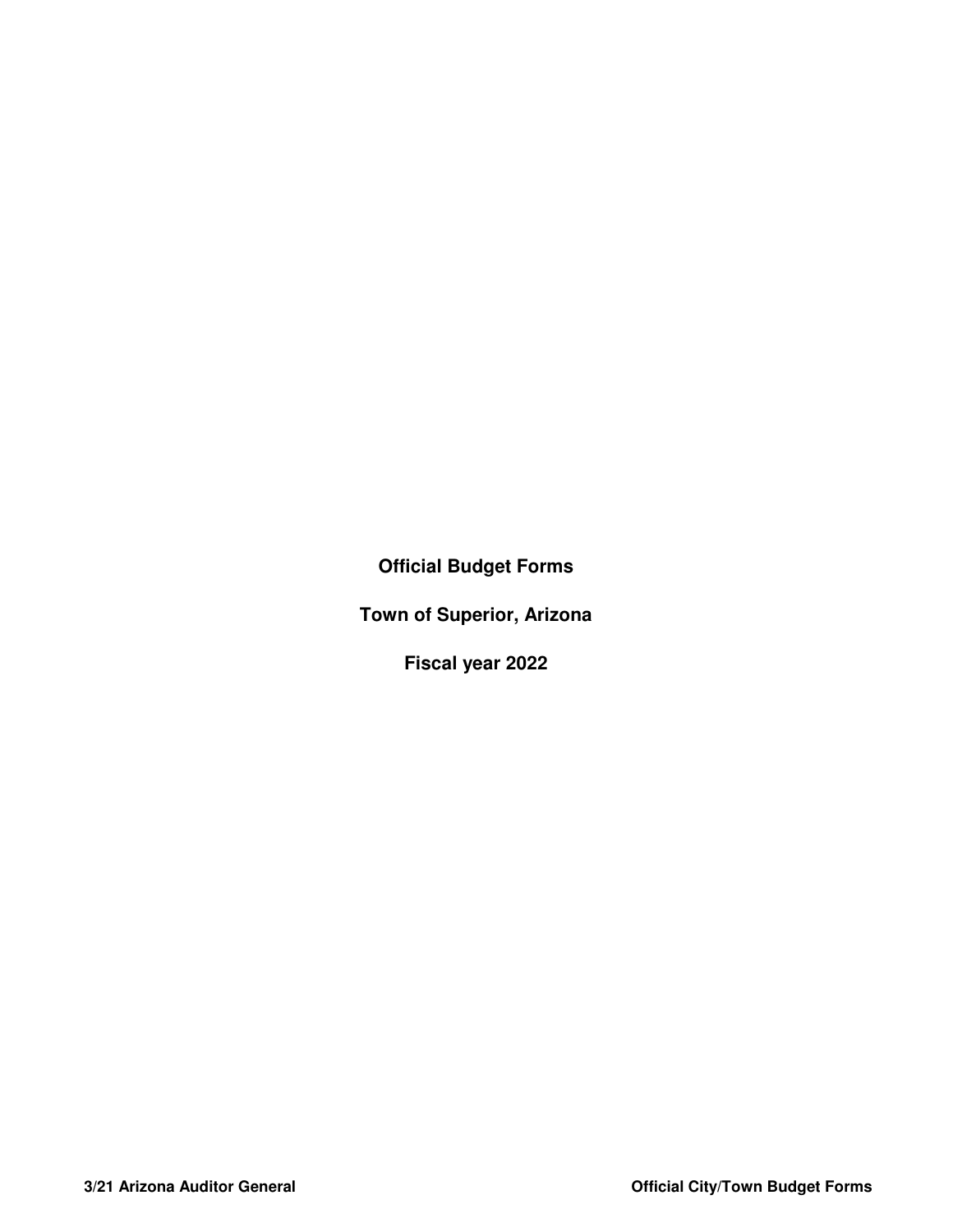## **Town of Superior, Arizona**

## **Table of Contents**

## **Fiscal year 2022**

Resolution for the Adoption of the Budget

- Schedule A—Summary Schedule of Estimated Revenues and Expenditures/Expenses
- Schedule B—Tax Levy and Tax Rate Information
- Schedule C—Revenues Other Than Property Taxes
- Schedule D—Other Financing Sources/(Uses) and Interfund Transfers
- Schedule E—Expenditures/Expenses by Fund
- Schedule F—Expenditures/Expenses by Department (as applicable)
- Schedule G—Full-Time Employees and Personnel Compensation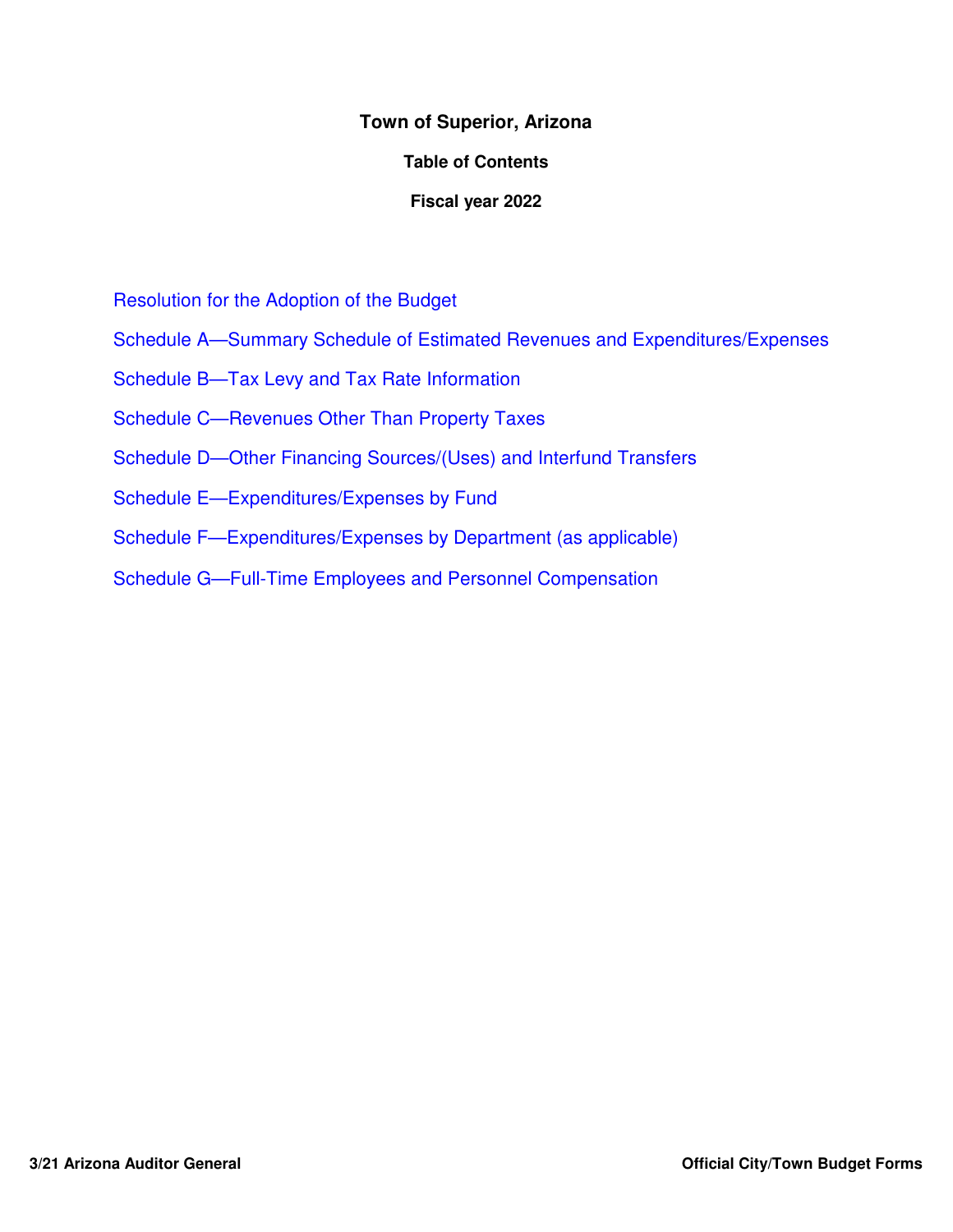## **Town of Superior, Arizona**

## **Resolution for the Adoption of the Budget**

#### **Fiscal year 2022**

WHEREAS, in accordance with the provisions of Title 42, Ch. 17, Art. 1-5, Arizona Revised Statutes (A.R.S.), the City/Town Council did, on \_\_\_\_\_\_\_, \_\_\_\_\_, make an estimate of the different amounts required to meet the public expenditures/expenses for the ensuing year, also an estimate of revenues from sources other than direct taxation, and the amount to be raised by taxation upon real and personal property of the City/Town of \_\_\_\_\_\_\_\_\_\_, and

WHEREAS, in accordance with said chapter of said title, and following due public notice, the Council met on \_\_\_\_\_\_\_, \_\_\_\_\_, at which meeting any taxpayer was privileged to appear and be heard in favor of or against any of the proposed expenditures/expenses or tax levies, and

WHEREAS, it appears that publication has been duly made as required by law, of said estimates together with a notice that the City/Town Council would meet on \_\_\_\_\_\_, at the office of the Council for the purpose of hearing taxpayers and making tax levies as set forth in said estimates, and

WHEREAS, it appears that the sums to be raised by taxation, as specified therein, do not in the aggregate exceed that amount as computed in A.R.S. §42-17051(A), therefore be it

RESOLVED, that the said estimates of revenues and expenditures/expenses shown on the accompanying schedules, as now increased, reduced, or changed, are hereby adopted as the budget of the City/Town of \_\_\_\_\_\_\_\_\_\_\_\_ for the fiscal year \_\_\_\_\_.

Passed by the \_\_\_\_\_\_\_\_\_\_\_\_\_\_\_City/Town Council, this \_\_\_\_\_ day of \_\_\_\_\_\_\_\_\_.

APPROVED:

Mayor

\_\_\_\_\_\_\_\_\_\_\_\_\_\_\_\_\_\_\_\_\_\_\_\_\_\_\_\_\_\_\_\_\_\_\_\_\_\_\_\_\_\_\_\_

ATTEST:

Clerk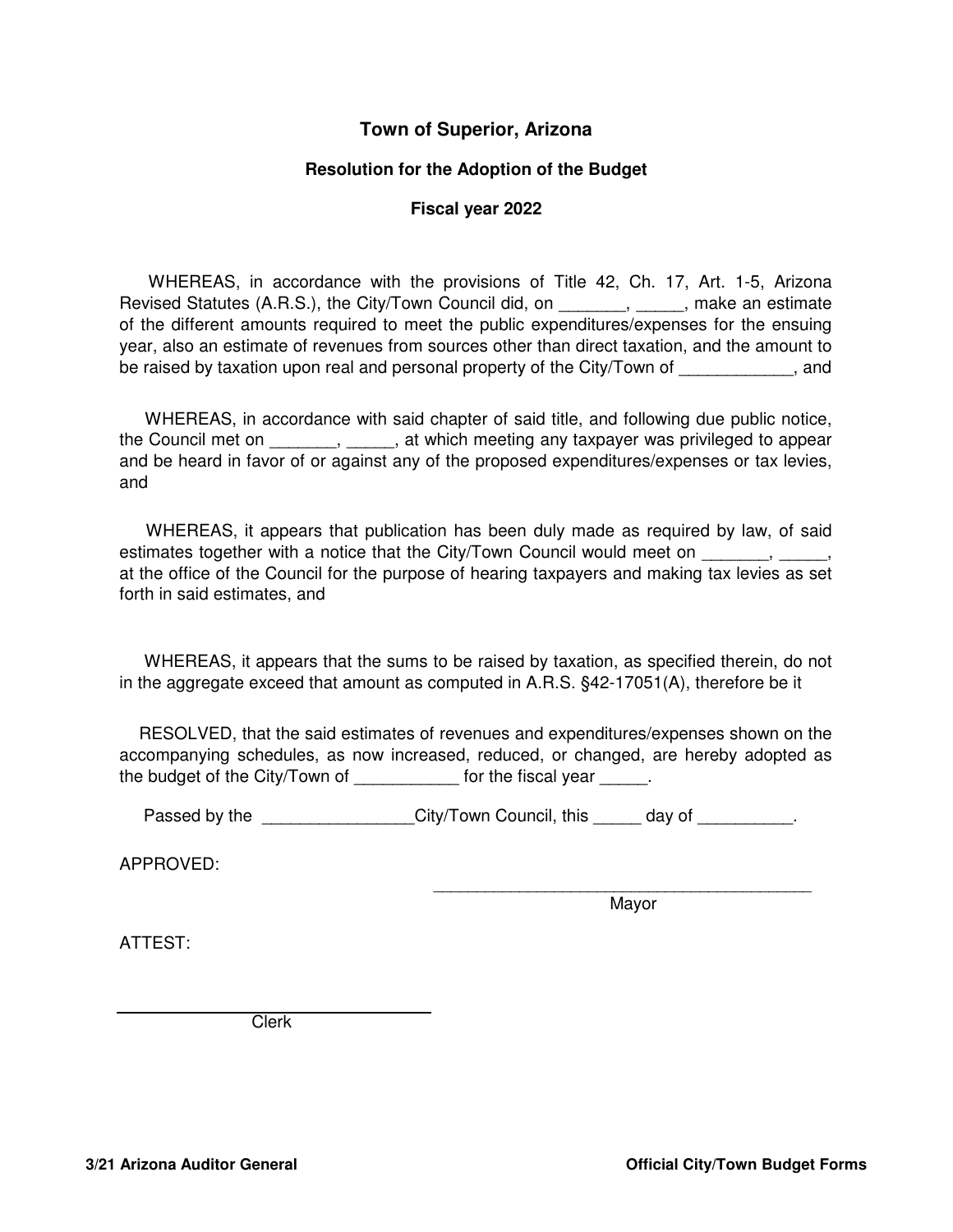#### **Town of Superior, Arizona Summary Schedule of Estimated Revenues and Expenditures/ExpensesFiscal year 2022**

|                |                                                                                            | s      |    | <b>Funds</b>        |                                |                          |                                 |                       |                                      |                                         |                        |  |  |
|----------------|--------------------------------------------------------------------------------------------|--------|----|---------------------|--------------------------------|--------------------------|---------------------------------|-----------------------|--------------------------------------|-----------------------------------------|------------------------|--|--|
| Fiscal<br>year |                                                                                            | c<br>h |    | <b>General Fund</b> | <b>Special Revenue</b><br>Fund | <b>Debt Service Fund</b> | <b>Capital Projects</b><br>Fund | <b>Permanent Fund</b> | <b>Enterprise Funds</b><br>Available | <b>Internal Service</b><br><b>Funds</b> | <b>Total All Funds</b> |  |  |
| 2021           | Adopted/Adjusted Budgeted Expenditures/Expenses*                                           | E.     |    | 2,535,973           | 4,148,402                      | 0                        | $\mathbf 0$                     | 0                     | 895,691                              | 0                                       | 7,580,066              |  |  |
| 2021           | Actual Expenditures/Expenses**                                                             | E.     |    | 2,716,000           | 1,248,000                      | $\mathbf{0}$             | $\mathbf{0}$                    | 0                     | 829,000                              | 0                                       | 4,793,000              |  |  |
| 2022           | Fund Balance/Net Position at July 1***                                                     |        | 3  | (400,000)           | 3,000,000                      |                          |                                 |                       | 0                                    |                                         | 2,600,000              |  |  |
| 2022           | <b>Primary Property Tax Levy</b>                                                           | в      |    | 608,656             |                                |                          |                                 |                       |                                      |                                         | 608,656                |  |  |
| 2022           | <b>Secondary Property Tax Levy</b>                                                         | в      |    |                     |                                |                          |                                 |                       |                                      |                                         | $\mathbf 0$            |  |  |
| 2022           | <b>Estimated Revenues Other than Property Taxes</b>                                        | c      |    | 2,547,368           | 5,329,919                      | 0                        | $\mathbf 0$                     | 0                     | 837,900                              | 0                                       | 8,715,187              |  |  |
| 2022           | <b>Other Financing Sources</b>                                                             | D      |    | 0                   | 0                              | 0                        | $\Omega$                        | $\mathbf{0}$          | $\mathbf{0}$                         | 0                                       | $\mathbf{0}$           |  |  |
| 2022           | <b>Other Financing (Uses)</b>                                                              | D      |    | 0                   | $\Omega$                       | $\Omega$                 | 0                               | 0                     | $\mathbf{0}$                         | 0                                       | $\mathbf{0}$           |  |  |
| 2022           | <b>Interfund Transfers In</b>                                                              | D      |    | O                   | 64,511                         | 0                        | $\mathbf 0$                     | 0                     | 205,466                              | 0                                       | 269,977                |  |  |
| 2022           | <b>Interfund Transfers (Out)</b>                                                           | D      | 10 | 269.977             | 0                              | 0                        | $\mathbf 0$                     | 0                     | 0                                    | 0                                       | 269,977                |  |  |
| 2022           | Line 11: Reduction for Fund Balance Reserved for Future<br><b>Budget Year Expenditures</b> |        |    |                     |                                |                          |                                 |                       |                                      |                                         |                        |  |  |
|                | <b>Maintained for Future Debt Retirement</b>                                               |        |    |                     |                                |                          |                                 |                       |                                      |                                         | $\mathbf{0}$           |  |  |
|                | <b>Maintained for Future Capital Projects</b>                                              |        | 11 |                     |                                |                          |                                 |                       |                                      |                                         | $\mathbf{0}$           |  |  |
|                | <b>Maintained for Future Financial Stability</b>                                           |        |    |                     |                                |                          |                                 |                       |                                      |                                         | $\mathbf 0$            |  |  |
|                |                                                                                            |        |    |                     |                                |                          |                                 |                       |                                      |                                         | $\mathbf{0}$           |  |  |
|                |                                                                                            |        |    |                     |                                |                          |                                 |                       |                                      |                                         | 0                      |  |  |
| 2022           | <b>Total Financial Resources Available</b>                                                 |        | 12 | 2,486,047           | 8,394,430                      | 0                        | $\Omega$                        | 0                     | 1,043,366                            | ŋ                                       | 11,923,843             |  |  |
| 2022           | <b>Budgeted Expenditures/Expenses</b>                                                      | E.     | 13 | 2,943,718           | 5,394,430                      | 0                        | $\mathbf{0}$                    | $\mathbf{0}$          | 985,695                              | 0                                       | 9,323,843              |  |  |

| <b>Expenditure Limitation Comparison</b>                        | 2021      | 2022       |
|-----------------------------------------------------------------|-----------|------------|
| <b>Budgeted expenditures/expenses</b>                           | 7.580.066 | 9.323.843  |
| 2 Add/subtract: estimated net reconciling items                 | 2.000.000 | 2,612,000  |
| 3 Budgeted expenditures/expenses adjusted for reconciling items | 9.580.066 | 11,935,843 |
| 4 Less: estimated exclusions                                    |           |            |
| 5 Amount subject to the expenditure limitation                  | 9.580.066 | 11,935,843 |
| 6 EEC expenditure limitation                                    |           |            |

**The city/town does not levy property taxes and does not have special assessment districts for which property taxes are levied. Therefore, Schedule B has been omitted.**

**\*Includes Expenditure/Expense Adjustments Approved in the current year from Schedule E.** 

 **\*\*Includes actual amounts as of the date the proposed budget was prepared, adjusted for estimated activity for the remainder of the fiscal year.**

 **\*\*\***Amounts on this line represent Fund Balance/Net Position amounts except for amounts not in spendable form (e.g., prepaids and inventories) or legally or contractually required to be maintained intact (e.g., principal of a **permanent fund).**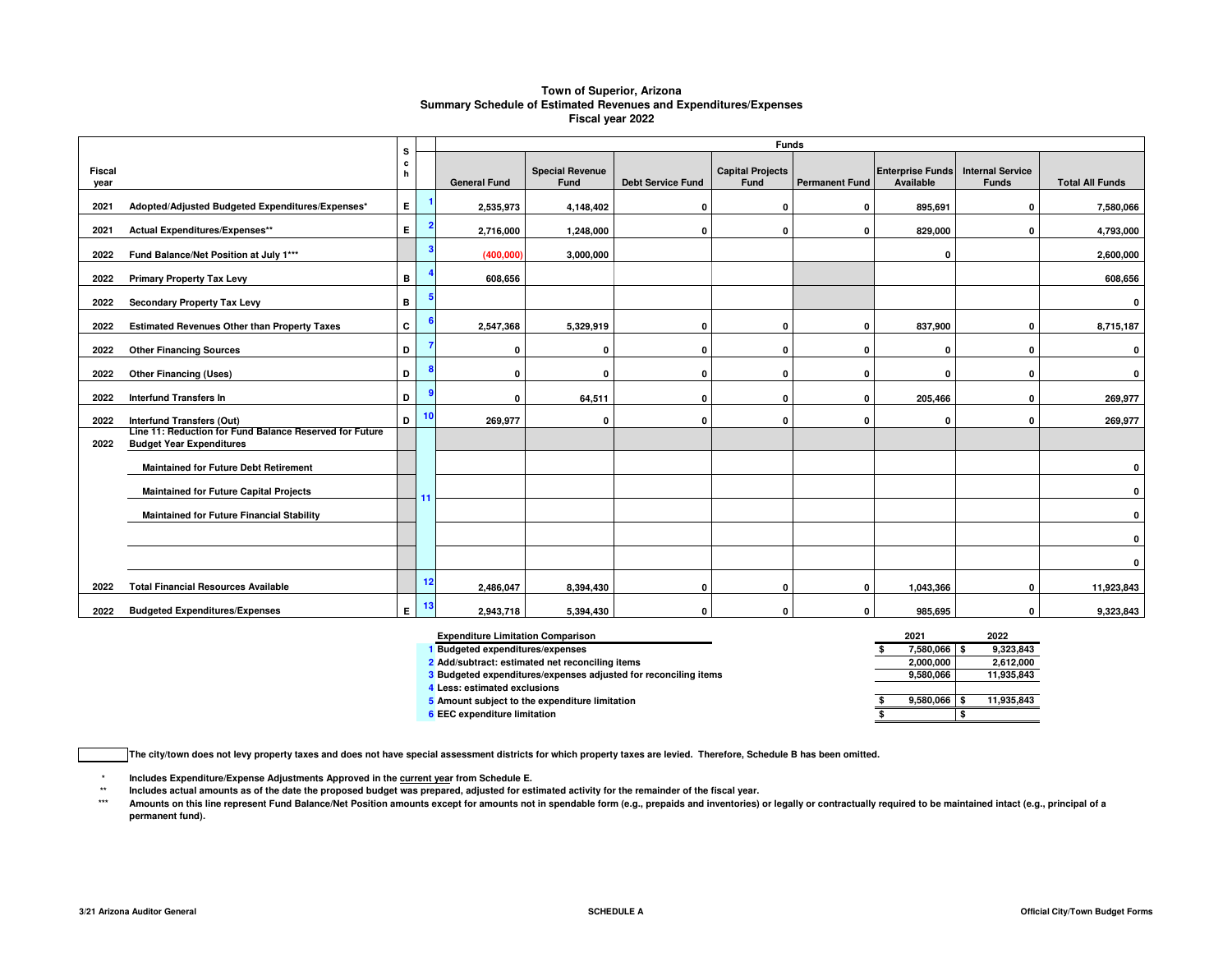# **Town of Superior, Arizona Tax Levy and Tax Rate Information Fiscal year 2022**

|                                                                                                                                                                                                                                                                                                                            |                            | 2021                                    |                            | 2022    |
|----------------------------------------------------------------------------------------------------------------------------------------------------------------------------------------------------------------------------------------------------------------------------------------------------------------------------|----------------------------|-----------------------------------------|----------------------------|---------|
| 1. Maximum allowable primary property tax levy.<br>A.R.S. §42-17051(A)                                                                                                                                                                                                                                                     | \$                         | 623,443                                 | $\boldsymbol{\mathsf{\$}}$ | 608,656 |
| 2. Amount received from primary property taxation in<br>the current year in excess of the sum of that year's<br>maximum allowable primary property tax levy.<br>A.R.S. §42-17102(A)(18)                                                                                                                                    | \$                         |                                         |                            |         |
| 3. Property tax levy amounts<br>A. Primary property taxes<br>Property tax judgment<br><b>B.</b> Secondary property taxes                                                                                                                                                                                                   | \$                         | 623,443                                 | \$                         | 608,656 |
| Property tax judgment<br>C. Total property tax levy amounts                                                                                                                                                                                                                                                                | \$                         | 623,443                                 | \$                         | 608,656 |
| 4. Property taxes collected*<br>A. Primary property taxes<br>(1) Current year's levy<br>(2) Prior years' levies<br>(3) Total primary property taxes<br><b>B.</b> Secondary property taxes<br>(1) Current year's levy<br>(2) Prior years' levies<br>(3) Total secondary property taxes<br>C. Total property taxes collected | \$<br>\$<br>\$<br>\$<br>\$ | 500,000<br>80,000<br>580,000<br>580,000 |                            |         |
| 5. Property tax rates<br>A. City/Town tax rate<br>(1) Primary property tax rate<br>Property tax judgment                                                                                                                                                                                                                   |                            | 6.3061                                  |                            | 6.2386  |
| (2) Secondary property tax rate<br>Property tax judgment<br>(3) Total city/town tax rate<br><b>B.</b> Special assessment district tax rates                                                                                                                                                                                |                            | 6.3061                                  |                            | 6.2386  |

Secondary property tax rates—As of the date the proposed budget was prepared, the special assessment districts for which secondary property taxes are levied. For information pertaining to these special assessment districts and their tax rates, please contact the city/town. city/town was operating

\* Includes actual property taxes collected as of the date the proposed budget was prepared, plus estimated property tax collections for the remainder of the fiscal year.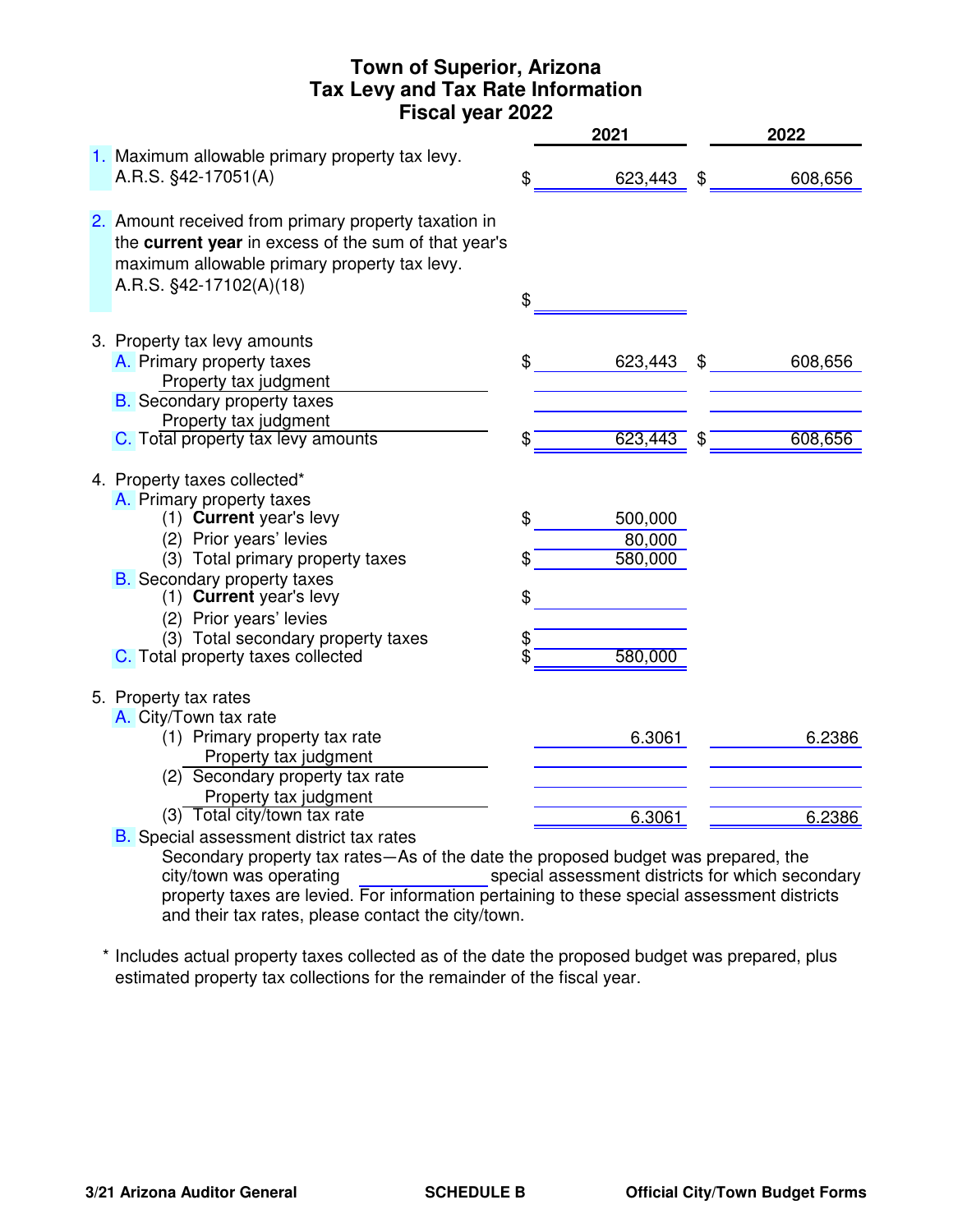| <b>Source of revenues</b>                    |    | <b>Estimated</b><br><b>revenues</b><br>2021 |    | <b>Actual revenues*</b><br>2021 |    | <b>Estimated</b><br><b>revenues</b><br>2022 |
|----------------------------------------------|----|---------------------------------------------|----|---------------------------------|----|---------------------------------------------|
| <b>General Fund</b>                          |    |                                             |    |                                 |    |                                             |
| <b>Local taxes</b>                           |    |                                             |    |                                 |    |                                             |
| TOWN SALES TAX                               | \$ | 785,000 \$                                  |    | 766,000 \$                      |    | 765,000                                     |
| <b>UTILITY FRANCHISES</b>                    |    | 130,000                                     |    | 106,000                         |    | 115,000                                     |
| <b>Licenses and permits</b>                  |    |                                             |    |                                 |    |                                             |
| <b>ZONING FEES</b>                           |    | 50.000                                      |    | 85,000                          |    | 70,000                                      |
| <b>BUSINESS LICENSES</b>                     |    | 7,000                                       |    | 7,400                           |    | 7,200                                       |
| Intergovernmental                            |    |                                             |    |                                 |    |                                             |
| STATE SALES TAX                              |    | 288,091                                     |    | 360,000                         |    | 373,146                                     |
| <b>URBAN REVENUE SHARING</b>                 |    | 454,181                                     |    | 455,000                         |    | 414,653                                     |
| <b>VLT</b>                                   |    | 203,215                                     |    | 222,000                         |    | 214,115                                     |
| <b>SENIOR CENTER</b><br><b>COVID FUNDING</b> |    | 90,000                                      |    | 115,000                         |    | 90,000<br>379,159                           |
| <b>Charges for services</b>                  |    |                                             |    |                                 |    |                                             |
| REC/POOL/OFFICE FEES                         |    | 3,000                                       |    | 1,000                           |    | 3,000                                       |
| <b>FIRE SUPRESSION</b>                       |    | 10,000                                      |    | 6,500                           |    | 10,000                                      |
| <b>CEMETERY</b>                              |    | 25,000                                      |    | 32,000                          |    | 25,000                                      |
| <b>REFUSE</b>                                |    | 6,000                                       |    | 1,000                           |    | 6,000                                       |
| <b>Fines and forfeits</b>                    |    |                                             |    |                                 |    |                                             |
| POLICE SERVICES                              |    | 20,000                                      |    | 2,000                           |    | 18,000                                      |
| <b>TRAFFIC FINES</b><br><b>LIBRARY FINES</b> |    | 14,000<br>2,000                             |    | 17,000                          |    | 20,000                                      |
|                                              |    |                                             |    |                                 |    |                                             |
| Interest on investments                      |    |                                             |    |                                 |    |                                             |
| In-lieu property taxes                       |    |                                             |    |                                 |    |                                             |
|                                              |    |                                             |    |                                 |    |                                             |
| <b>Contributions</b>                         |    |                                             |    |                                 |    |                                             |
| Voluntary contributions                      |    |                                             |    |                                 |    |                                             |
| <b>Miscellaneous</b>                         |    |                                             |    |                                 |    |                                             |
| RENTAL INCOME                                |    | 20,000                                      |    | 1,000                           |    |                                             |
| <b>OTHER INCOME</b>                          |    | 10,000                                      |    | 15,000                          |    | 10,000                                      |
| <b>AMRRP DIVIDEND</b>                        |    | 27,095                                      |    |                                 |    | 27,095                                      |
| <b>LAND BANK OPERATIONS</b>                  |    | 20,000                                      |    |                                 |    |                                             |
| Total General Fund \$                        |    | 2,164,582                                   | \$ | 2,191,900                       | \$ | 2,547,368                                   |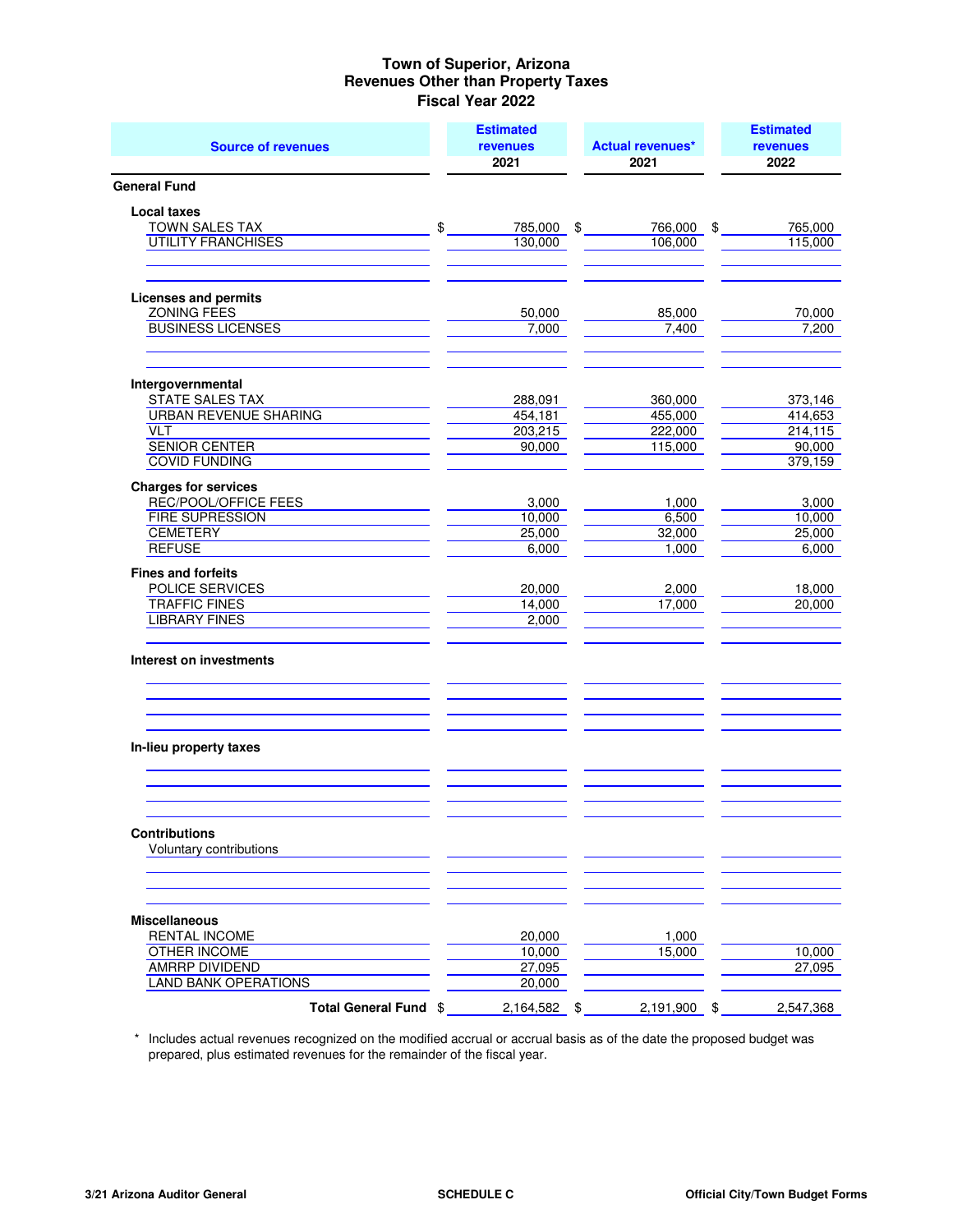| <b>Source of revenues</b>                                                  |                | <b>Estimated</b><br><b>revenues</b><br>2021 |                         | <b>Actual revenues*</b><br>2021    |               | <b>Estimated</b><br>revenues<br>2022 |
|----------------------------------------------------------------------------|----------------|---------------------------------------------|-------------------------|------------------------------------|---------------|--------------------------------------|
| <b>Special Revenue Funds</b>                                               |                |                                             |                         |                                    |               |                                      |
| <b>HURF</b><br><b>PINAL COUNTY EXCISE</b><br>PINAL REGIONAL TRANSPORTATION |                | $\mathbb{S}$<br>115,771<br>600,000          |                         | 259,644 \$<br>260,000 \$<br>86,000 |               | 254,148<br>115,771<br>1,000,000      |
|                                                                            | $\$\$          | $975,415$ \$                                |                         | $346,000$ \$                       |               | 1,369,919                            |
| <b>EMERGENCY SERVICES</b><br><b>GRANTS</b>                                 | $\mathfrak{S}$ | 200,000 \$<br>1,381,382                     |                         | 200,000 \$<br>100,000              |               | 200,000<br>2,285,000                 |
|                                                                            | $\frac{1}{2}$  | $1,581,382$ \$                              |                         | $300,000$ \$                       |               | 2,485,000                            |
| MULTI-GEN CONTRACT<br><b>EIC CONTRACT</b>                                  | $\mathfrak{S}$ | 1,200,000 \$<br>275,000                     |                         | 275,000                            | \$            | 1,200,000<br>275,000                 |
|                                                                            | \$             | $1,475,000$ \$                              |                         | $275,000$ \$                       |               | 1,475,000                            |
|                                                                            |                | $\mathfrak{S}$                              |                         | $\updownarrow$                     |               | $\frac{1}{2}$                        |
|                                                                            | $\frac{1}{2}$  |                                             | $\sqrt[6]{}$            |                                    | \$            |                                      |
|                                                                            | $\frac{1}{2}$  |                                             | \$                      |                                    | \$            |                                      |
|                                                                            | \$             |                                             | \$                      |                                    | \$            |                                      |
|                                                                            |                | $\frac{1}{2}$                               | $\frac{1}{2}$           |                                    | $\mathsf{\$}$ |                                      |
|                                                                            | $\frac{1}{2}$  |                                             | $\sqrt[6]{\frac{1}{2}}$ |                                    | $\sqrt{s}$    |                                      |
|                                                                            | \$             | <u> 1999 - Jan Jawa</u>                     |                         | $\frac{1}{2}$                      | \$            |                                      |
|                                                                            | \$             |                                             | \$                      |                                    | \$            |                                      |
|                                                                            | \$             |                                             | \$                      |                                    | \$            |                                      |
|                                                                            | \$             |                                             | \$                      |                                    |               |                                      |
| Total Special Revenue Funds \$                                             |                | 4,031,797 \$                                |                         | 921,000 \$                         |               | 5,329,919                            |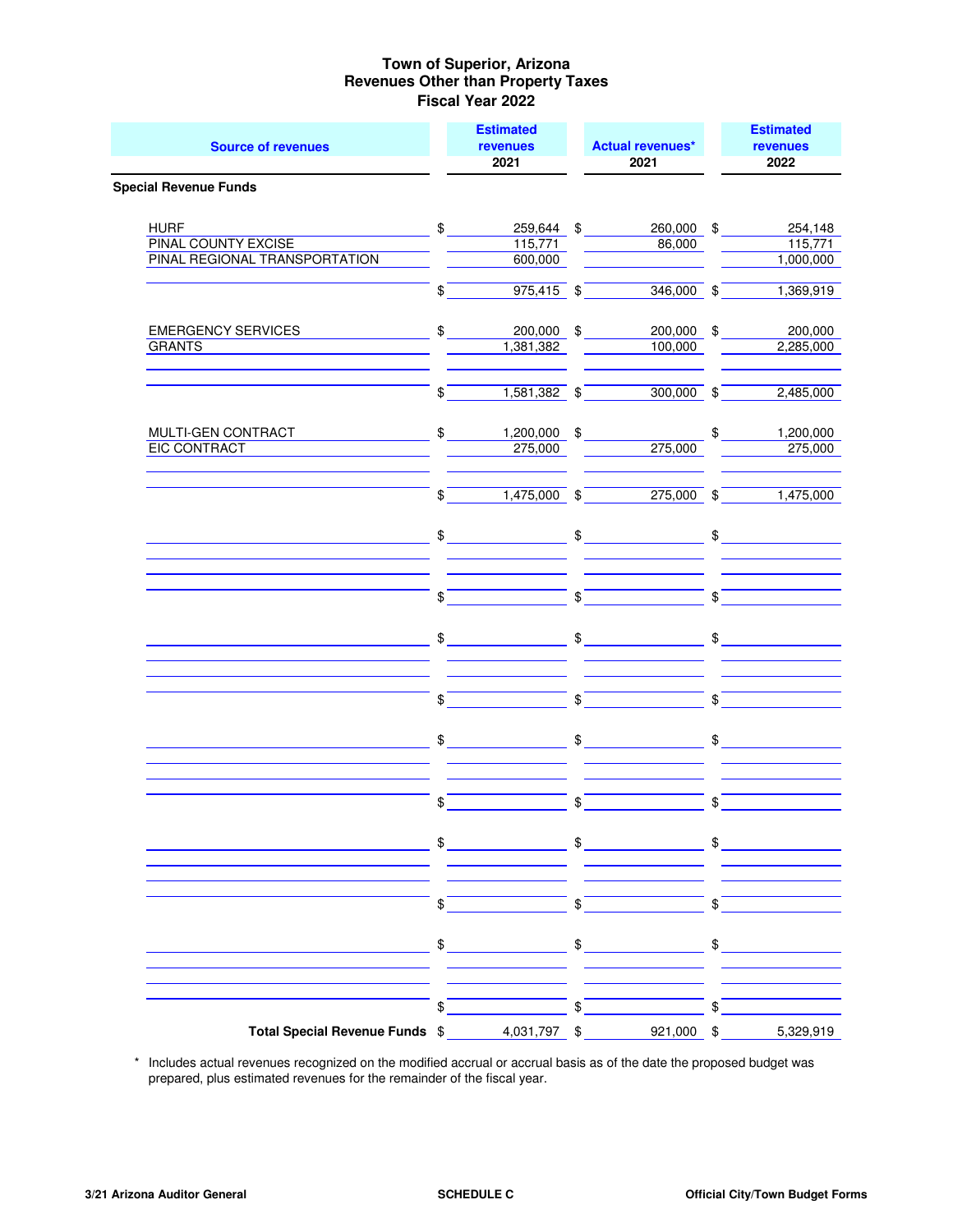|                                                                 | <b>Estimated</b>           |                                                                                                                                                                                                                                                                                                                     | <b>Estimated</b>        |
|-----------------------------------------------------------------|----------------------------|---------------------------------------------------------------------------------------------------------------------------------------------------------------------------------------------------------------------------------------------------------------------------------------------------------------------|-------------------------|
| <b>Source of revenues</b>                                       | <b>revenues</b><br>2021    | <b>Actual revenues*</b><br>2021                                                                                                                                                                                                                                                                                     | revenues<br>2022        |
| <b>Debt Service Funds</b>                                       |                            |                                                                                                                                                                                                                                                                                                                     |                         |
|                                                                 |                            |                                                                                                                                                                                                                                                                                                                     |                         |
| <u> 1980 - Johann Barnett, fransk politik (</u>                 | $\sim$                     | $\mathfrak s$                                                                                                                                                                                                                                                                                                       | $\mathfrak{S}$          |
|                                                                 |                            |                                                                                                                                                                                                                                                                                                                     |                         |
|                                                                 | $\boldsymbol{\mathcal{S}}$ | $\int$                                                                                                                                                                                                                                                                                                              | $\sqrt[3]{\qquad}$      |
|                                                                 |                            |                                                                                                                                                                                                                                                                                                                     |                         |
|                                                                 | $\frac{1}{2}$              | $\mathfrak{S}$                                                                                                                                                                                                                                                                                                      | $\frac{1}{2}$           |
|                                                                 |                            |                                                                                                                                                                                                                                                                                                                     |                         |
|                                                                 | \$                         | \$                                                                                                                                                                                                                                                                                                                  | \$                      |
|                                                                 |                            |                                                                                                                                                                                                                                                                                                                     |                         |
|                                                                 | \$                         | \$                                                                                                                                                                                                                                                                                                                  | \$                      |
|                                                                 |                            |                                                                                                                                                                                                                                                                                                                     |                         |
|                                                                 | $\boldsymbol{\mathcal{S}}$ | $\int$                                                                                                                                                                                                                                                                                                              | $\frac{1}{2}$           |
|                                                                 |                            |                                                                                                                                                                                                                                                                                                                     |                         |
|                                                                 | $\frac{1}{2}$              | $$\overline{\phantom{a}}$$                                                                                                                                                                                                                                                                                          | $\frac{1}{2}$           |
|                                                                 |                            |                                                                                                                                                                                                                                                                                                                     |                         |
|                                                                 | \$                         | $\mathcal{S}$                                                                                                                                                                                                                                                                                                       | \$                      |
|                                                                 |                            |                                                                                                                                                                                                                                                                                                                     |                         |
| Total Debt Service Funds \$ \$<br><b>Capital Projects Funds</b> |                            |                                                                                                                                                                                                                                                                                                                     | \$                      |
|                                                                 |                            |                                                                                                                                                                                                                                                                                                                     |                         |
|                                                                 | $\frac{1}{2}$              | $\frac{1}{2}$                                                                                                                                                                                                                                                                                                       | $\frac{1}{2}$           |
|                                                                 |                            |                                                                                                                                                                                                                                                                                                                     |                         |
|                                                                 | $\frac{1}{2}$              | $\int$                                                                                                                                                                                                                                                                                                              | $\frac{1}{2}$           |
|                                                                 |                            |                                                                                                                                                                                                                                                                                                                     |                         |
|                                                                 | $\mathfrak{S}$             | $\mathfrak{S}$                                                                                                                                                                                                                                                                                                      | $\mathfrak{S}$          |
|                                                                 |                            |                                                                                                                                                                                                                                                                                                                     |                         |
|                                                                 | $\frac{1}{2}$              | $\sqrt[3]{\ }$                                                                                                                                                                                                                                                                                                      | $\sqrt[6]{\frac{1}{2}}$ |
|                                                                 |                            |                                                                                                                                                                                                                                                                                                                     |                         |
|                                                                 |                            |                                                                                                                                                                                                                                                                                                                     |                         |
|                                                                 |                            |                                                                                                                                                                                                                                                                                                                     |                         |
|                                                                 |                            |                                                                                                                                                                                                                                                                                                                     |                         |
|                                                                 | $\frac{1}{2}$              | $\sqrt[6]{\frac{1}{2}}$                                                                                                                                                                                                                                                                                             | $\sqrt{s}$              |
|                                                                 |                            | $\frac{1}{2}$ $\frac{1}{2}$ $\frac{1}{2}$ $\frac{1}{2}$ $\frac{1}{2}$ $\frac{1}{2}$ $\frac{1}{2}$ $\frac{1}{2}$ $\frac{1}{2}$ $\frac{1}{2}$ $\frac{1}{2}$ $\frac{1}{2}$ $\frac{1}{2}$ $\frac{1}{2}$ $\frac{1}{2}$ $\frac{1}{2}$ $\frac{1}{2}$ $\frac{1}{2}$ $\frac{1}{2}$ $\frac{1}{2}$ $\frac{1}{2}$ $\frac{1}{2}$ | $\updownarrow$          |
|                                                                 |                            |                                                                                                                                                                                                                                                                                                                     |                         |
|                                                                 |                            |                                                                                                                                                                                                                                                                                                                     |                         |
|                                                                 |                            | $\int$                                                                                                                                                                                                                                                                                                              | $\int$                  |
| Total Capital Projects Funds \$                                 |                            |                                                                                                                                                                                                                                                                                                                     | $\frac{1}{2}$           |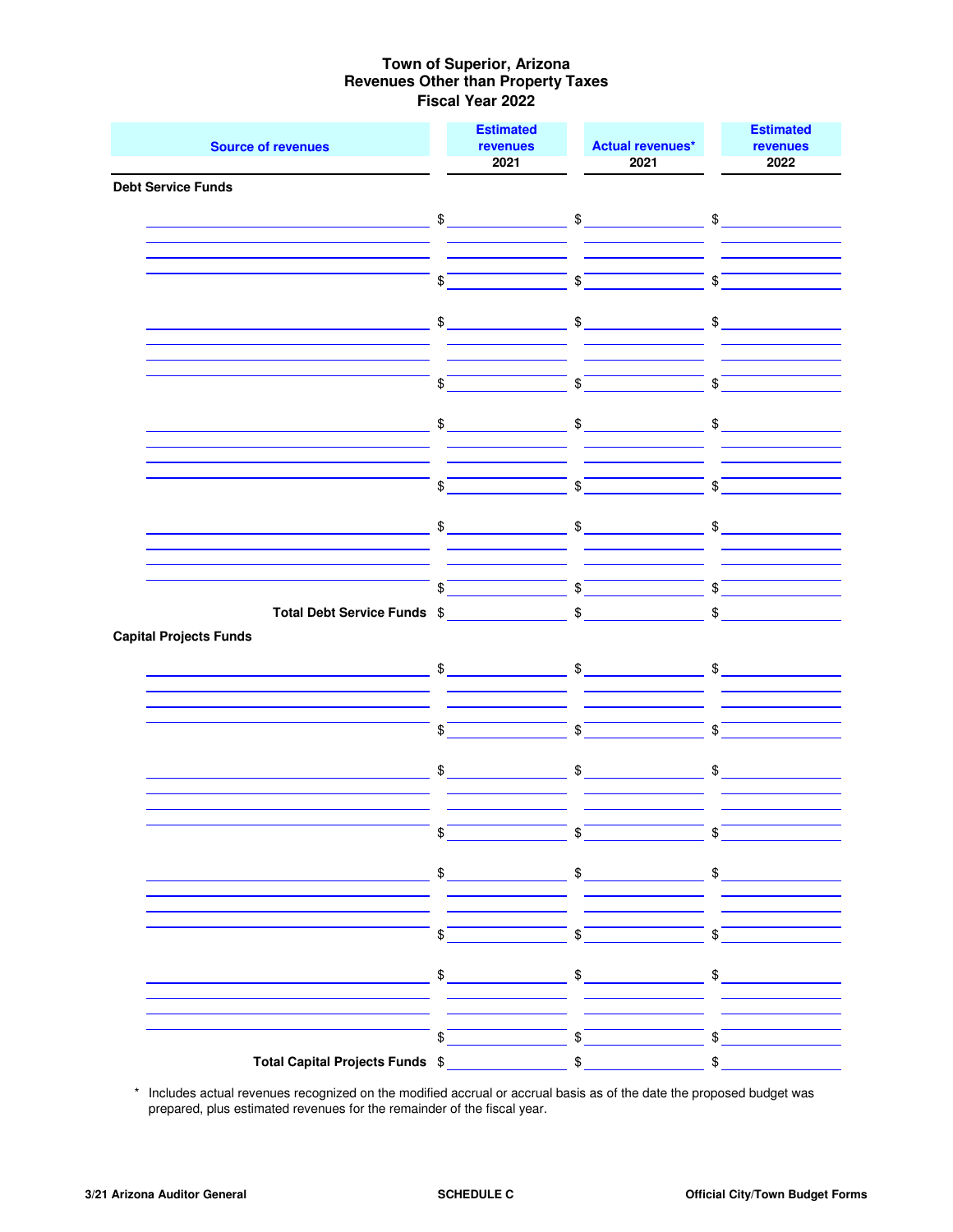| <b>Source of revenues</b>                       |                            | <b>Estimated</b><br>revenues |               | <b>Actual revenues*</b>                                                                                                                                                                                                                                                                                                                                                                                                                                         |                         | <b>Estimated</b><br>revenues  |
|-------------------------------------------------|----------------------------|------------------------------|---------------|-----------------------------------------------------------------------------------------------------------------------------------------------------------------------------------------------------------------------------------------------------------------------------------------------------------------------------------------------------------------------------------------------------------------------------------------------------------------|-------------------------|-------------------------------|
|                                                 |                            | 2021                         |               | 2021                                                                                                                                                                                                                                                                                                                                                                                                                                                            |                         | 2022                          |
| <b>Permanent Funds</b>                          |                            |                              |               |                                                                                                                                                                                                                                                                                                                                                                                                                                                                 |                         |                               |
| <u> 1989 - Johann Barnett, fransk politik (</u> |                            |                              |               | $\begin{array}{ccc}\n\text{\$} & \text{\$} & \text{\$} & \text{\$} & \text{\$} & \text{\$} & \text{\$} & \text{\$} & \text{\$} & \text{\$} & \text{\$} & \text{\$} & \text{\$} & \text{\$} & \text{\$} & \text{\$} & \text{\$} & \text{\$} & \text{\$} & \text{\$} & \text{\$} & \text{\$} & \text{\$} & \text{\$} & \text{\$} & \text{\$} & \text{\$} & \text{\$} & \text{\$} & \text{\$} & \text{\$} & \text{\$} & \text{\$} & \text{\$} & \text{\$} & \text$ |                         |                               |
|                                                 |                            |                              |               |                                                                                                                                                                                                                                                                                                                                                                                                                                                                 |                         |                               |
|                                                 |                            |                              |               |                                                                                                                                                                                                                                                                                                                                                                                                                                                                 |                         |                               |
|                                                 | $\boldsymbol{\mathcal{S}}$ |                              |               | $\int$                                                                                                                                                                                                                                                                                                                                                                                                                                                          | $\overline{\text{S}}$   |                               |
|                                                 |                            |                              |               |                                                                                                                                                                                                                                                                                                                                                                                                                                                                 |                         |                               |
|                                                 |                            | $\mathfrak{S}$               |               | $\textcircled{f}$ $\textcircled{f}$                                                                                                                                                                                                                                                                                                                                                                                                                             |                         |                               |
|                                                 |                            |                              |               |                                                                                                                                                                                                                                                                                                                                                                                                                                                                 |                         |                               |
|                                                 |                            |                              |               |                                                                                                                                                                                                                                                                                                                                                                                                                                                                 |                         |                               |
|                                                 | \$                         |                              | $\$\$         |                                                                                                                                                                                                                                                                                                                                                                                                                                                                 | \$                      |                               |
|                                                 | \$                         |                              | \$            |                                                                                                                                                                                                                                                                                                                                                                                                                                                                 | $\frac{1}{2}$           |                               |
|                                                 |                            |                              |               |                                                                                                                                                                                                                                                                                                                                                                                                                                                                 |                         |                               |
|                                                 |                            |                              |               |                                                                                                                                                                                                                                                                                                                                                                                                                                                                 |                         |                               |
|                                                 | $\mathfrak{S}$             |                              | $\frac{1}{2}$ |                                                                                                                                                                                                                                                                                                                                                                                                                                                                 | \$                      |                               |
|                                                 |                            |                              |               |                                                                                                                                                                                                                                                                                                                                                                                                                                                                 |                         |                               |
|                                                 |                            | $\bigoplus$                  |               | $\bigoplus$                                                                                                                                                                                                                                                                                                                                                                                                                                                     |                         | $$\overbrace{\qquad \qquad }$ |
|                                                 |                            |                              |               |                                                                                                                                                                                                                                                                                                                                                                                                                                                                 |                         |                               |
|                                                 | \$                         |                              |               | $\int$                                                                                                                                                                                                                                                                                                                                                                                                                                                          | \$                      |                               |
|                                                 |                            |                              |               |                                                                                                                                                                                                                                                                                                                                                                                                                                                                 |                         |                               |
| Total Permanent Funds \$ \$                     |                            |                              |               |                                                                                                                                                                                                                                                                                                                                                                                                                                                                 | \$                      |                               |
| <b>Enterprise Funds</b>                         |                            |                              |               |                                                                                                                                                                                                                                                                                                                                                                                                                                                                 |                         |                               |
| SEWER                                           |                            |                              |               | \$ 380,244 \$ 445,000 \$ 477,900                                                                                                                                                                                                                                                                                                                                                                                                                                |                         |                               |
|                                                 |                            |                              |               |                                                                                                                                                                                                                                                                                                                                                                                                                                                                 |                         |                               |
|                                                 |                            |                              |               |                                                                                                                                                                                                                                                                                                                                                                                                                                                                 |                         |                               |
|                                                 | $\frac{1}{2}$              |                              |               | $380,244$ \$<br>$445,000$ \$                                                                                                                                                                                                                                                                                                                                                                                                                                    |                         | 477,900                       |
| AMBULANCE                                       | $\frac{1}{2}$              |                              |               | 380,000 \$<br>345,000 \$                                                                                                                                                                                                                                                                                                                                                                                                                                        |                         | 360,000                       |
|                                                 |                            |                              |               |                                                                                                                                                                                                                                                                                                                                                                                                                                                                 |                         |                               |
|                                                 |                            |                              |               |                                                                                                                                                                                                                                                                                                                                                                                                                                                                 |                         |                               |
|                                                 | $\frac{1}{2}$              | $380,000$ \$                 |               | $345,000$ \$                                                                                                                                                                                                                                                                                                                                                                                                                                                    |                         | 360,000                       |
|                                                 |                            |                              |               |                                                                                                                                                                                                                                                                                                                                                                                                                                                                 |                         |                               |
|                                                 |                            | $\mathfrak{S}$               |               | $\frac{1}{2}$                                                                                                                                                                                                                                                                                                                                                                                                                                                   |                         | $\frac{1}{2}$                 |
|                                                 |                            |                              |               |                                                                                                                                                                                                                                                                                                                                                                                                                                                                 |                         |                               |
|                                                 | \$                         |                              | $\sqrt{s}$    |                                                                                                                                                                                                                                                                                                                                                                                                                                                                 | $\sqrt[6]{\frac{1}{2}}$ |                               |
|                                                 |                            |                              |               |                                                                                                                                                                                                                                                                                                                                                                                                                                                                 |                         |                               |
|                                                 |                            | $\frac{1}{2}$                |               | $\frac{1}{2}$                                                                                                                                                                                                                                                                                                                                                                                                                                                   |                         | $\frac{1}{2}$                 |
|                                                 |                            |                              |               |                                                                                                                                                                                                                                                                                                                                                                                                                                                                 |                         |                               |
|                                                 |                            |                              |               |                                                                                                                                                                                                                                                                                                                                                                                                                                                                 |                         |                               |
|                                                 | \$                         |                              | $\$\$         |                                                                                                                                                                                                                                                                                                                                                                                                                                                                 | \$                      |                               |
| Total Enterprise Funds \$                       |                            | 760,244 \$                   |               | 790,000 \$                                                                                                                                                                                                                                                                                                                                                                                                                                                      |                         | 837,900                       |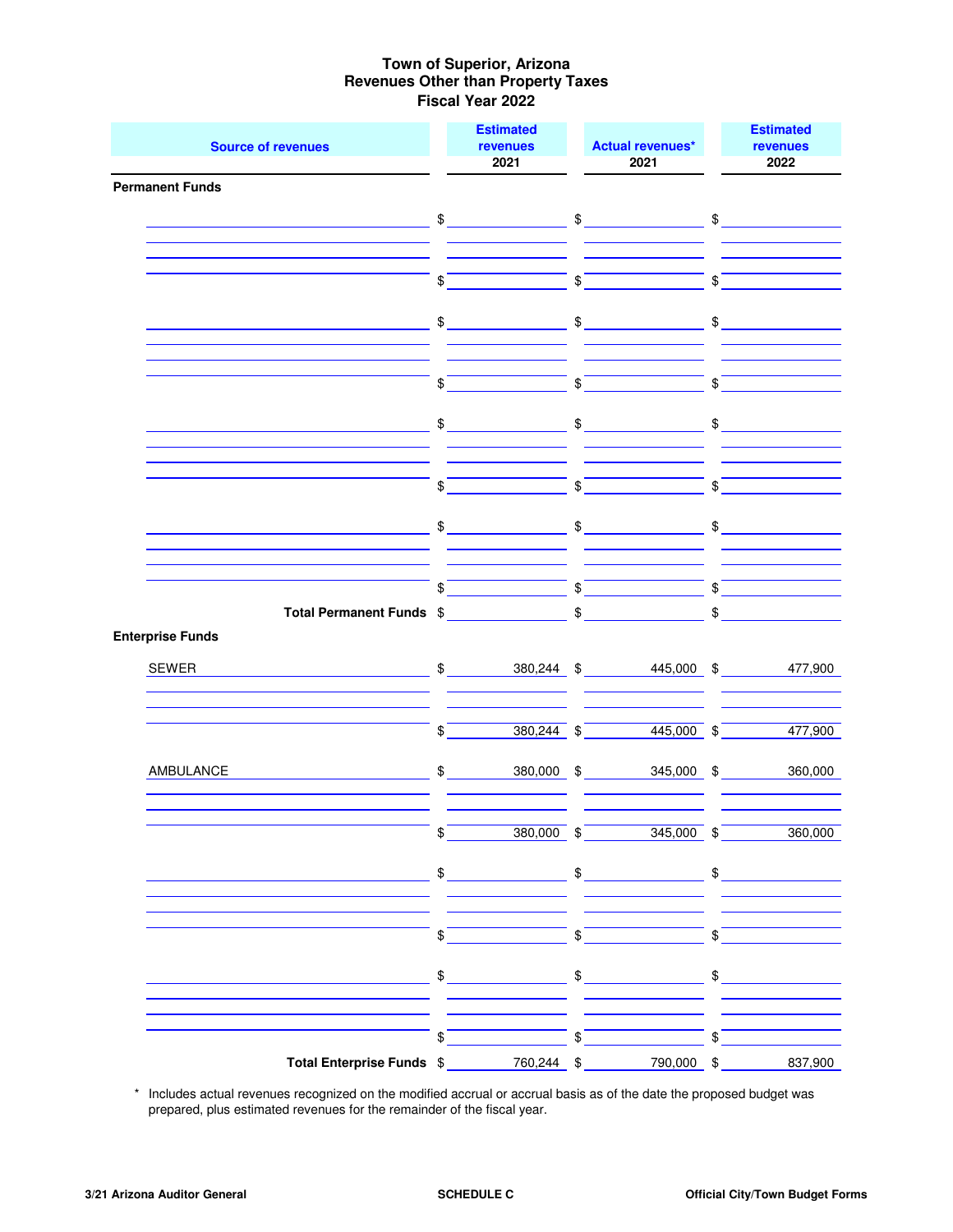| <b>Source of revenues</b>                       | <b>Estimated</b><br>revenues<br>2021                   | <b>Actual revenues*</b><br>2021 | <b>Estimated</b><br>revenues<br>2022                                                                                                                                                                                                                                                                                |
|-------------------------------------------------|--------------------------------------------------------|---------------------------------|---------------------------------------------------------------------------------------------------------------------------------------------------------------------------------------------------------------------------------------------------------------------------------------------------------------------|
| <b>Internal Service Funds</b>                   |                                                        |                                 |                                                                                                                                                                                                                                                                                                                     |
| <u> 1980 - Johann Barnett, fransk politik (</u> |                                                        | $\frac{1}{2}$ \$                |                                                                                                                                                                                                                                                                                                                     |
|                                                 | \$                                                     | $\frac{1}{2}$                   | \$                                                                                                                                                                                                                                                                                                                  |
|                                                 | $\frac{1}{2}$                                          | $\frac{1}{2}$                   | $\frac{1}{2}$                                                                                                                                                                                                                                                                                                       |
|                                                 | \$                                                     | \$                              | \$                                                                                                                                                                                                                                                                                                                  |
|                                                 | $\frac{1}{2}$                                          |                                 | $\frac{1}{2}$ $\frac{1}{2}$ $\frac{1}{2}$ $\frac{1}{2}$ $\frac{1}{2}$ $\frac{1}{2}$ $\frac{1}{2}$ $\frac{1}{2}$ $\frac{1}{2}$ $\frac{1}{2}$ $\frac{1}{2}$ $\frac{1}{2}$ $\frac{1}{2}$ $\frac{1}{2}$ $\frac{1}{2}$ $\frac{1}{2}$ $\frac{1}{2}$ $\frac{1}{2}$ $\frac{1}{2}$ $\frac{1}{2}$ $\frac{1}{2}$ $\frac{1}{2}$ |
|                                                 | \$                                                     | \$                              | \$                                                                                                                                                                                                                                                                                                                  |
|                                                 | $\mathbb{S}$                                           | $\mathbb{S}$                    | $\mathbb{S}$                                                                                                                                                                                                                                                                                                        |
|                                                 |                                                        |                                 |                                                                                                                                                                                                                                                                                                                     |
|                                                 | \$                                                     | $\frac{1}{2}$                   | \$                                                                                                                                                                                                                                                                                                                  |
|                                                 |                                                        |                                 | $\sim$                                                                                                                                                                                                                                                                                                              |
|                                                 | Total all Funds \$ 6,956,623 \$ 3,902,900 \$ 8,715,187 |                                 |                                                                                                                                                                                                                                                                                                                     |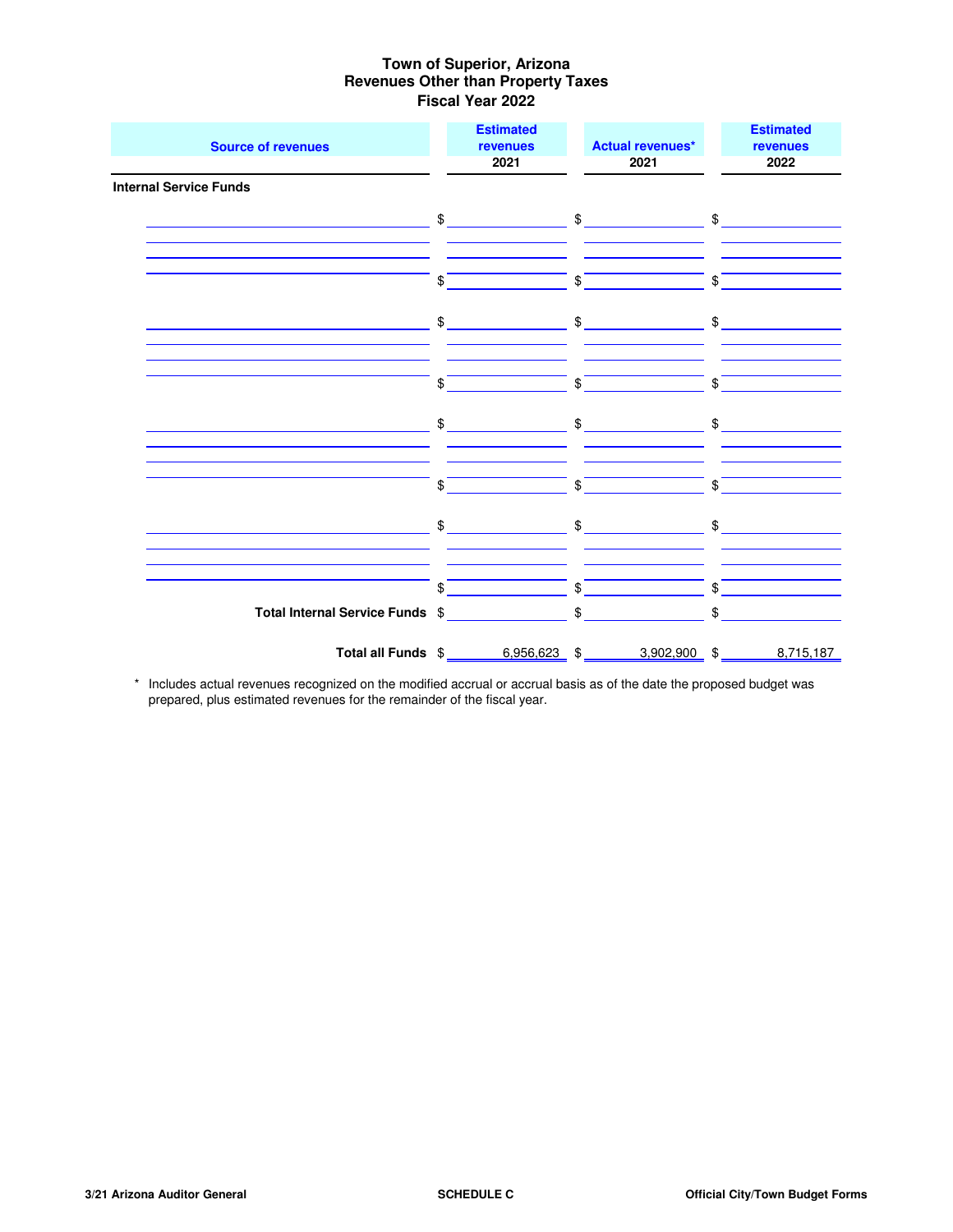## **Town of Superior, Arizona Other Financing Sources/(Uses) and Interfund Transfers Fiscal year 2022**

|                                                                                                               | <b>Other financing</b><br>2022                                                                                                                                                                                                                                                                                                                                                                                                                                                                                                        |                         |                                                                                                                                                                                                                                                                                                                                                                                                                                                                                                                                       |                           | <b>Interfund transfers</b><br>2022 |                |                        |  |  |  |
|---------------------------------------------------------------------------------------------------------------|---------------------------------------------------------------------------------------------------------------------------------------------------------------------------------------------------------------------------------------------------------------------------------------------------------------------------------------------------------------------------------------------------------------------------------------------------------------------------------------------------------------------------------------|-------------------------|---------------------------------------------------------------------------------------------------------------------------------------------------------------------------------------------------------------------------------------------------------------------------------------------------------------------------------------------------------------------------------------------------------------------------------------------------------------------------------------------------------------------------------------|---------------------------|------------------------------------|----------------|------------------------|--|--|--|
| <b>Fund</b>                                                                                                   | <b>Sources</b>                                                                                                                                                                                                                                                                                                                                                                                                                                                                                                                        |                         | (Uses)                                                                                                                                                                                                                                                                                                                                                                                                                                                                                                                                |                           | $\ln$                              |                | (Out)                  |  |  |  |
| <b>General Fund</b>                                                                                           |                                                                                                                                                                                                                                                                                                                                                                                                                                                                                                                                       |                         |                                                                                                                                                                                                                                                                                                                                                                                                                                                                                                                                       |                           |                                    |                |                        |  |  |  |
| TRANSFER TO ENTERPRISES                                                                                       |                                                                                                                                                                                                                                                                                                                                                                                                                                                                                                                                       |                         |                                                                                                                                                                                                                                                                                                                                                                                                                                                                                                                                       |                           |                                    |                | 205,466                |  |  |  |
| <b>TRANSFER TO STREETS</b>                                                                                    |                                                                                                                                                                                                                                                                                                                                                                                                                                                                                                                                       |                         |                                                                                                                                                                                                                                                                                                                                                                                                                                                                                                                                       |                           |                                    |                | 64,511                 |  |  |  |
|                                                                                                               |                                                                                                                                                                                                                                                                                                                                                                                                                                                                                                                                       |                         |                                                                                                                                                                                                                                                                                                                                                                                                                                                                                                                                       |                           |                                    |                |                        |  |  |  |
|                                                                                                               |                                                                                                                                                                                                                                                                                                                                                                                                                                                                                                                                       |                         |                                                                                                                                                                                                                                                                                                                                                                                                                                                                                                                                       |                           |                                    |                |                        |  |  |  |
|                                                                                                               |                                                                                                                                                                                                                                                                                                                                                                                                                                                                                                                                       |                         |                                                                                                                                                                                                                                                                                                                                                                                                                                                                                                                                       | $\overline{\phantom{a}}\$ |                                    | $\sqrt{s}$     | 269,977                |  |  |  |
|                                                                                                               |                                                                                                                                                                                                                                                                                                                                                                                                                                                                                                                                       |                         |                                                                                                                                                                                                                                                                                                                                                                                                                                                                                                                                       |                           |                                    |                |                        |  |  |  |
| <b>Special Revenue Funds</b><br>TRANSFER FROM GF                                                              |                                                                                                                                                                                                                                                                                                                                                                                                                                                                                                                                       |                         |                                                                                                                                                                                                                                                                                                                                                                                                                                                                                                                                       |                           |                                    |                |                        |  |  |  |
|                                                                                                               |                                                                                                                                                                                                                                                                                                                                                                                                                                                                                                                                       |                         |                                                                                                                                                                                                                                                                                                                                                                                                                                                                                                                                       |                           |                                    |                |                        |  |  |  |
|                                                                                                               |                                                                                                                                                                                                                                                                                                                                                                                                                                                                                                                                       |                         |                                                                                                                                                                                                                                                                                                                                                                                                                                                                                                                                       |                           |                                    |                |                        |  |  |  |
|                                                                                                               |                                                                                                                                                                                                                                                                                                                                                                                                                                                                                                                                       |                         |                                                                                                                                                                                                                                                                                                                                                                                                                                                                                                                                       |                           |                                    |                |                        |  |  |  |
|                                                                                                               |                                                                                                                                                                                                                                                                                                                                                                                                                                                                                                                                       |                         |                                                                                                                                                                                                                                                                                                                                                                                                                                                                                                                                       |                           |                                    |                |                        |  |  |  |
|                                                                                                               |                                                                                                                                                                                                                                                                                                                                                                                                                                                                                                                                       |                         |                                                                                                                                                                                                                                                                                                                                                                                                                                                                                                                                       |                           |                                    |                |                        |  |  |  |
| <b>Debt Service Funds</b>                                                                                     |                                                                                                                                                                                                                                                                                                                                                                                                                                                                                                                                       |                         |                                                                                                                                                                                                                                                                                                                                                                                                                                                                                                                                       |                           |                                    |                |                        |  |  |  |
|                                                                                                               | $\frac{1}{2}$                                                                                                                                                                                                                                                                                                                                                                                                                                                                                                                         |                         | $\textcolor{red}{\textbf{\$}}\textcolor{red}{\textbf{\$}}\textcolor{red}{\textbf{\$}}\textcolor{red}{\textbf{\$}}\textcolor{red}{\textbf{\$}}\textcolor{red}{\textbf{\$}}\textcolor{red}{\textbf{\$}}\textcolor{red}{\textbf{\$}}\textcolor{red}{\textbf{\$}}\textcolor{red}{\textbf{\$}}\textcolor{red}{\textbf{\$}}\textcolor{red}{\textbf{\$}}\textcolor{red}{\textbf{\$}}\textcolor{red}{\textbf{\$}}\textcolor{red}{\textbf{\$}}\textcolor{red}{\textbf{\$}}\textcolor{red}{\textbf{\$}}\textcolor{red}{\textbf{\$}}\textcolor{$ |                           |                                    |                |                        |  |  |  |
|                                                                                                               |                                                                                                                                                                                                                                                                                                                                                                                                                                                                                                                                       |                         |                                                                                                                                                                                                                                                                                                                                                                                                                                                                                                                                       |                           |                                    |                |                        |  |  |  |
|                                                                                                               |                                                                                                                                                                                                                                                                                                                                                                                                                                                                                                                                       |                         |                                                                                                                                                                                                                                                                                                                                                                                                                                                                                                                                       |                           |                                    |                |                        |  |  |  |
|                                                                                                               |                                                                                                                                                                                                                                                                                                                                                                                                                                                                                                                                       |                         |                                                                                                                                                                                                                                                                                                                                                                                                                                                                                                                                       |                           |                                    |                |                        |  |  |  |
| Total Debt Service Funds $\sqrt[6]{\qquad \qquad }$ $\sqrt[6]{\qquad \qquad }$ $\sqrt[6]{\qquad \qquad }$     |                                                                                                                                                                                                                                                                                                                                                                                                                                                                                                                                       |                         |                                                                                                                                                                                                                                                                                                                                                                                                                                                                                                                                       |                           |                                    | $\sqrt{s}$     |                        |  |  |  |
| <b>Capital Projects Funds</b>                                                                                 |                                                                                                                                                                                                                                                                                                                                                                                                                                                                                                                                       |                         |                                                                                                                                                                                                                                                                                                                                                                                                                                                                                                                                       |                           |                                    |                |                        |  |  |  |
|                                                                                                               | $\textcolor{red}{\textbf{\$}}\textcolor{red}{\textbf{\$}}\textcolor{red}{\textbf{\$}}\textcolor{red}{\textbf{\$}}\textcolor{red}{\textbf{\$}}\textcolor{red}{\textbf{\$}}\textcolor{red}{\textbf{\$}}\textcolor{red}{\textbf{\$}}\textcolor{red}{\textbf{\$}}\textcolor{red}{\textbf{\$}}\textcolor{red}{\textbf{\$}}\textcolor{red}{\textbf{\$}}\textcolor{red}{\textbf{\$}}\textcolor{red}{\textbf{\$}}\textcolor{red}{\textbf{\$}}\textcolor{red}{\textbf{\$}}\textcolor{red}{\textbf{\$}}\textcolor{red}{\textbf{\$}}\textcolor{$ |                         |                                                                                                                                                                                                                                                                                                                                                                                                                                                                                                                                       |                           |                                    |                | $\frac{1}{2}$          |  |  |  |
|                                                                                                               |                                                                                                                                                                                                                                                                                                                                                                                                                                                                                                                                       |                         |                                                                                                                                                                                                                                                                                                                                                                                                                                                                                                                                       |                           |                                    |                |                        |  |  |  |
|                                                                                                               |                                                                                                                                                                                                                                                                                                                                                                                                                                                                                                                                       |                         |                                                                                                                                                                                                                                                                                                                                                                                                                                                                                                                                       |                           |                                    |                |                        |  |  |  |
|                                                                                                               |                                                                                                                                                                                                                                                                                                                                                                                                                                                                                                                                       |                         |                                                                                                                                                                                                                                                                                                                                                                                                                                                                                                                                       |                           |                                    |                |                        |  |  |  |
| Total Capital Projects Funds $\sqrt[6]{\qquad \qquad }$ $\sqrt[6]{\qquad \qquad }$ $\sqrt[6]{\qquad \qquad }$ |                                                                                                                                                                                                                                                                                                                                                                                                                                                                                                                                       |                         |                                                                                                                                                                                                                                                                                                                                                                                                                                                                                                                                       |                           |                                    | $\mathfrak{S}$ |                        |  |  |  |
| <b>Permanent Funds</b>                                                                                        |                                                                                                                                                                                                                                                                                                                                                                                                                                                                                                                                       |                         |                                                                                                                                                                                                                                                                                                                                                                                                                                                                                                                                       |                           |                                    |                |                        |  |  |  |
|                                                                                                               | $\frac{1}{2}$                                                                                                                                                                                                                                                                                                                                                                                                                                                                                                                         |                         | $\frac{1}{2}$ $\frac{1}{2}$ $\frac{1}{2}$ $\frac{1}{2}$ $\frac{1}{2}$ $\frac{1}{2}$ $\frac{1}{2}$ $\frac{1}{2}$ $\frac{1}{2}$ $\frac{1}{2}$ $\frac{1}{2}$ $\frac{1}{2}$ $\frac{1}{2}$ $\frac{1}{2}$ $\frac{1}{2}$ $\frac{1}{2}$ $\frac{1}{2}$ $\frac{1}{2}$ $\frac{1}{2}$ $\frac{1}{2}$ $\frac{1}{2}$ $\frac{1}{2}$                                                                                                                                                                                                                   |                           |                                    |                |                        |  |  |  |
|                                                                                                               |                                                                                                                                                                                                                                                                                                                                                                                                                                                                                                                                       |                         |                                                                                                                                                                                                                                                                                                                                                                                                                                                                                                                                       |                           |                                    |                | $\frac{1}{2}$          |  |  |  |
|                                                                                                               |                                                                                                                                                                                                                                                                                                                                                                                                                                                                                                                                       |                         |                                                                                                                                                                                                                                                                                                                                                                                                                                                                                                                                       |                           |                                    |                |                        |  |  |  |
|                                                                                                               |                                                                                                                                                                                                                                                                                                                                                                                                                                                                                                                                       |                         |                                                                                                                                                                                                                                                                                                                                                                                                                                                                                                                                       |                           |                                    |                |                        |  |  |  |
|                                                                                                               |                                                                                                                                                                                                                                                                                                                                                                                                                                                                                                                                       |                         |                                                                                                                                                                                                                                                                                                                                                                                                                                                                                                                                       |                           |                                    |                |                        |  |  |  |
| <b>Total Permanent Funds \$</b>                                                                               |                                                                                                                                                                                                                                                                                                                                                                                                                                                                                                                                       |                         |                                                                                                                                                                                                                                                                                                                                                                                                                                                                                                                                       |                           |                                    |                |                        |  |  |  |
| <b>Enterprise Funds</b>                                                                                       |                                                                                                                                                                                                                                                                                                                                                                                                                                                                                                                                       |                         |                                                                                                                                                                                                                                                                                                                                                                                                                                                                                                                                       |                           |                                    |                |                        |  |  |  |
| TRANSFER FROM GF                                                                                              | $\textcircled{f}$ $\textcircled{f}$                                                                                                                                                                                                                                                                                                                                                                                                                                                                                                   |                         |                                                                                                                                                                                                                                                                                                                                                                                                                                                                                                                                       |                           |                                    |                | $\text{\$}$ 205,466 \$ |  |  |  |
|                                                                                                               |                                                                                                                                                                                                                                                                                                                                                                                                                                                                                                                                       |                         |                                                                                                                                                                                                                                                                                                                                                                                                                                                                                                                                       |                           |                                    |                |                        |  |  |  |
|                                                                                                               |                                                                                                                                                                                                                                                                                                                                                                                                                                                                                                                                       |                         |                                                                                                                                                                                                                                                                                                                                                                                                                                                                                                                                       |                           |                                    |                |                        |  |  |  |
|                                                                                                               |                                                                                                                                                                                                                                                                                                                                                                                                                                                                                                                                       |                         |                                                                                                                                                                                                                                                                                                                                                                                                                                                                                                                                       |                           |                                    |                |                        |  |  |  |
| Total Enterprise Funds \$                                                                                     |                                                                                                                                                                                                                                                                                                                                                                                                                                                                                                                                       |                         |                                                                                                                                                                                                                                                                                                                                                                                                                                                                                                                                       | $\sqrt[3]{ }$             | $205,466$ \$                       |                |                        |  |  |  |
| <b>Internal Service Funds</b>                                                                                 |                                                                                                                                                                                                                                                                                                                                                                                                                                                                                                                                       |                         |                                                                                                                                                                                                                                                                                                                                                                                                                                                                                                                                       |                           |                                    |                |                        |  |  |  |
|                                                                                                               | $\frac{1}{\sqrt{2}}$                                                                                                                                                                                                                                                                                                                                                                                                                                                                                                                  |                         | $\frac{1}{\sqrt{2}}$                                                                                                                                                                                                                                                                                                                                                                                                                                                                                                                  |                           | $\frac{1}{2}$                      |                | $\frac{1}{2}$          |  |  |  |
|                                                                                                               |                                                                                                                                                                                                                                                                                                                                                                                                                                                                                                                                       |                         |                                                                                                                                                                                                                                                                                                                                                                                                                                                                                                                                       |                           |                                    |                |                        |  |  |  |
|                                                                                                               |                                                                                                                                                                                                                                                                                                                                                                                                                                                                                                                                       |                         |                                                                                                                                                                                                                                                                                                                                                                                                                                                                                                                                       |                           |                                    |                |                        |  |  |  |
|                                                                                                               |                                                                                                                                                                                                                                                                                                                                                                                                                                                                                                                                       |                         |                                                                                                                                                                                                                                                                                                                                                                                                                                                                                                                                       |                           |                                    |                |                        |  |  |  |
| Total Internal Service Funds \$                                                                               |                                                                                                                                                                                                                                                                                                                                                                                                                                                                                                                                       | $\sqrt[6]{\frac{1}{2}}$ |                                                                                                                                                                                                                                                                                                                                                                                                                                                                                                                                       | \$                        |                                    | \$             |                        |  |  |  |
|                                                                                                               |                                                                                                                                                                                                                                                                                                                                                                                                                                                                                                                                       |                         |                                                                                                                                                                                                                                                                                                                                                                                                                                                                                                                                       |                           |                                    |                |                        |  |  |  |
| Total all Funds \$                                                                                            |                                                                                                                                                                                                                                                                                                                                                                                                                                                                                                                                       | \$                      |                                                                                                                                                                                                                                                                                                                                                                                                                                                                                                                                       | \$                        | 269,977                            | \$             | 269,977                |  |  |  |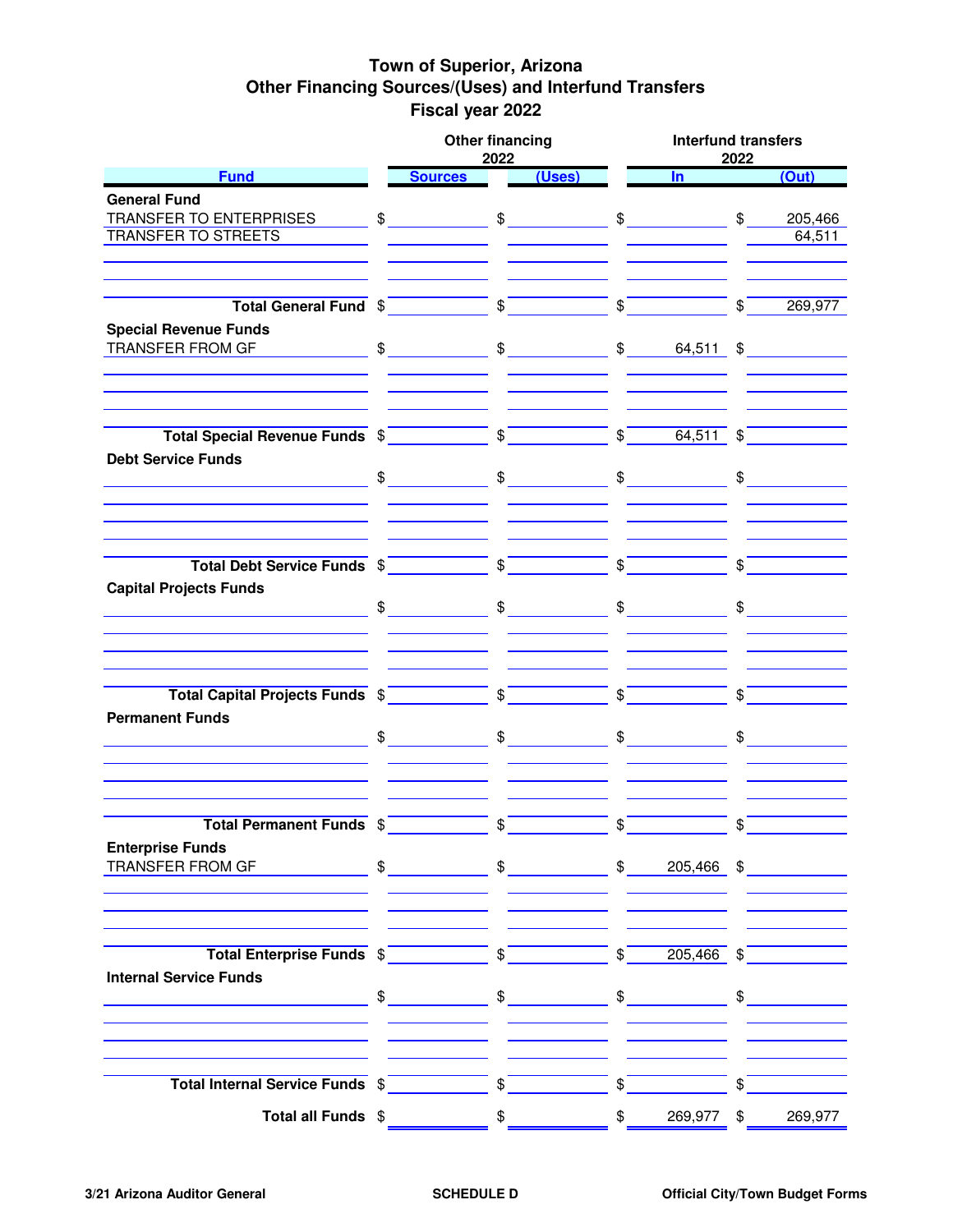#### **Expenditures/Expenses by Fund Fiscal year 2022 Town of Superior, Arizona**

|                                                                                                                                                                                                                                      | <b>Adopted</b>          |               | Expenditure/                   |              |                                 |                       |
|--------------------------------------------------------------------------------------------------------------------------------------------------------------------------------------------------------------------------------------|-------------------------|---------------|--------------------------------|--------------|---------------------------------|-----------------------|
|                                                                                                                                                                                                                                      | <b>Budgeted</b>         |               | <b>Expense</b>                 |              | <b>Actual</b>                   | <b>Budgeted</b>       |
|                                                                                                                                                                                                                                      | <b>Expenditures/</b>    |               | adjustments                    |              | <b>Expenditures/</b>            | <b>Expenditures/</b>  |
|                                                                                                                                                                                                                                      | <b>Expenses</b>         |               | approved                       |              | Expenses*                       | <b>Expenses</b>       |
| <b>Fund/Department</b>                                                                                                                                                                                                               | 2021                    |               | 2021                           |              | 2021                            | 2022                  |
| <b>General Fund</b>                                                                                                                                                                                                                  |                         |               |                                |              |                                 |                       |
| <b>TOWN MANAGER</b>                                                                                                                                                                                                                  | $\frac{1}{2}$           |               | $133,035$ \$ \$                |              | 135,000 \$                      | 133,114               |
| ADMIN / TOWN CLERK                                                                                                                                                                                                                   | 272,389                 |               |                                |              | 361,000                         | 334,036               |
| MAYOR AND COUNCIL                                                                                                                                                                                                                    | 38,293                  |               |                                |              | 15,000                          | 38,293                |
| <b>FINANCE</b>                                                                                                                                                                                                                       | 69,465                  |               |                                |              | 65,000                          | 85,889                |
| <b>TOWN ATTORNEY</b>                                                                                                                                                                                                                 | 63,000                  |               |                                |              | 56,000                          | 63,000                |
| POLICE                                                                                                                                                                                                                               | 805,992                 |               |                                |              | 1,000,000                       | 982,687               |
| <b>FIRE</b>                                                                                                                                                                                                                          | 134,804                 |               |                                |              | 126,000                         | 146,683               |
| MAGISTRATE                                                                                                                                                                                                                           | 27,170                  |               | <u> 1980 - John Barn Barns</u> |              | 27,000                          | 27,733                |
| <b>ENGINEER</b><br><b>PUBLIC WORKS</b>                                                                                                                                                                                               | 79,974                  |               |                                |              | 69,000                          | 81,226                |
| <b>SC CONGREGATE</b>                                                                                                                                                                                                                 | 210,494<br>76,799       |               |                                |              | 349,000<br>89,000               | 191,256<br>78,300     |
| SC HOME DELIVERED                                                                                                                                                                                                                    | 64,735                  |               |                                |              | 66,000                          | 65,248                |
| SC TRANSPORTATION                                                                                                                                                                                                                    | 15,382                  |               |                                |              | 14,000                          | 15,382                |
| <b>CODE ENFORCEMENT</b>                                                                                                                                                                                                              | 55,538                  |               |                                |              | 25,000                          | 56,102                |
| <b>SWIMMING POOL</b>                                                                                                                                                                                                                 | 50,111                  |               |                                |              | 38,000                          | 50,154                |
| <b>ECONOMIC DEVELOPMENT</b>                                                                                                                                                                                                          | 25,000                  |               |                                |              | 18,000                          | 27,000                |
| <b>PARKS AND RECREATION</b>                                                                                                                                                                                                          | 31,766                  |               |                                |              | 37.000                          | 32,166                |
| <b>LIBRARY Example 2008</b>                                                                                                                                                                                                          | 81,081                  |               |                                |              | 83,000                          | 99,453                |
| <b>BUILDING RENTALS</b>                                                                                                                                                                                                              | 8,000                   |               |                                |              | 3,000                           | 8,000                 |
| <b>SCHOOL PURCHASE</b>                                                                                                                                                                                                               | 4.000                   |               |                                |              | 4,000                           | 4.000                 |
| <b>GENERAL PLAN</b>                                                                                                                                                                                                                  |                         |               |                                |              |                                 | 90,000                |
| <b>CEMETERY</b>                                                                                                                                                                                                                      | 17,150                  |               |                                |              | 21,000                          | 18,990                |
| <b>REFUSE</b>                                                                                                                                                                                                                        | 34,354                  |               |                                |              | 115,000                         | 69,681                |
| CONTINGENCY                                                                                                                                                                                                                          | 237,441                 |               |                                |              |                                 | 245,325               |
| Total General Fund \$                                                                                                                                                                                                                |                         |               | 2,535,973 \$                   | $\sqrt[6]{}$ | 2,716,000 \$                    | 2,943,718             |
|                                                                                                                                                                                                                                      |                         |               |                                |              |                                 |                       |
| <b>Special Revenue Funds</b>                                                                                                                                                                                                         |                         |               |                                |              |                                 |                       |
| HURF<br><b>EXCISE</b>                                                                                                                                                                                                                | $\frac{1289,416}{5}$ \$ |               |                                |              |                                 | 320,000 \$<br>257,747 |
| PINAL REGIONAL TRANSPORTAT                                                                                                                                                                                                           | 202,604<br>600,000      |               |                                |              | 203,000                         | 176,683<br>1,000,000  |
| EMERGENCY SERVICES                                                                                                                                                                                                                   | 200,000                 |               |                                |              | 300,000                         | 200,000               |
|                                                                                                                                                                                                                                      |                         |               |                                |              |                                 |                       |
| MULTI-GEN CONTRACT                                                                                                                                                                                                                   | 1,200,000               |               |                                |              |                                 | 3,500,000             |
| EIC CONTRACT                                                                                                                                                                                                                         | 275,000                 |               |                                |              | 225,000                         | 210,000               |
| PARK CONTRACT                                                                                                                                                                                                                        |                         |               |                                |              |                                 |                       |
| <b>GRANTS</b>                                                                                                                                                                                                                        | 1,381,382               |               |                                |              | 200,000                         | 50,000                |
|                                                                                                                                                                                                                                      |                         |               |                                |              |                                 |                       |
|                                                                                                                                                                                                                                      |                         |               |                                |              |                                 |                       |
|                                                                                                                                                                                                                                      |                         |               |                                |              |                                 |                       |
| Total Special Revenue Funds $\frac{1}{2}$ $\frac{4,148,402}{4,148,402}$ $\frac{1}{2}$                                                                                                                                                |                         |               |                                |              | $\frac{1}{1}$<br>$1,248,000$ \$ | 5,394,430             |
| <b>Debt Service Funds</b>                                                                                                                                                                                                            |                         |               |                                |              |                                 |                       |
| <u>Contingency 5 Services and Services and Services and Services and Services and Services and Services and Services and Services and Services and Services and Services and Services and Services and Services and Services and</u> |                         |               |                                |              |                                 | $\frac{1}{2}$         |
|                                                                                                                                                                                                                                      |                         |               |                                |              |                                 |                       |
|                                                                                                                                                                                                                                      |                         |               |                                |              |                                 |                       |
| Total Debt Service Funds \$                                                                                                                                                                                                          |                         | \$            |                                | \$           |                                 |                       |
| <b>Capital Projects Funds</b>                                                                                                                                                                                                        |                         |               |                                |              |                                 |                       |
| \$<br>Contingency                                                                                                                                                                                                                    |                         |               | $\frac{1}{2}$                  |              | $\frac{1}{2}$                   |                       |
|                                                                                                                                                                                                                                      |                         |               |                                |              |                                 |                       |
|                                                                                                                                                                                                                                      |                         |               |                                |              |                                 |                       |
| Total Capital Projects Funds \$                                                                                                                                                                                                      |                         | $\mathbf{\$}$ |                                | \$           |                                 | \$                    |
| <b>Permanent Funds</b>                                                                                                                                                                                                               |                         |               |                                |              |                                 |                       |
| \$<br>Contingency                                                                                                                                                                                                                    |                         |               | $\sim$                         | \$           |                                 |                       |
|                                                                                                                                                                                                                                      |                         |               |                                |              |                                 |                       |
|                                                                                                                                                                                                                                      |                         |               |                                |              |                                 |                       |
| Total Permanent Funds \$                                                                                                                                                                                                             |                         | \$            |                                |              |                                 |                       |
| <b>Enterprise Funds</b>                                                                                                                                                                                                              |                         |               |                                |              |                                 |                       |
| AMBULANCE<br>\$                                                                                                                                                                                                                      | 470,400                 | \$            |                                | \$           | 489,000 \$                      | 539,998               |
| SEWER                                                                                                                                                                                                                                | 425.291                 |               |                                |              | 340,000                         | 445,697               |
|                                                                                                                                                                                                                                      |                         |               |                                |              |                                 |                       |
| Total Enterprise Funds \$                                                                                                                                                                                                            | 895,691                 |               |                                |              | 829,000 \$                      | 985,695               |
| <b>Internal Service Funds</b>                                                                                                                                                                                                        |                         |               |                                |              |                                 |                       |
| Contingency                                                                                                                                                                                                                          | $\frac{1}{2}$           | \$            |                                |              | $\frac{1}{2}$                   | \$                    |
|                                                                                                                                                                                                                                      |                         |               |                                |              |                                 |                       |
| Total Internal Service Funds \$                                                                                                                                                                                                      |                         |               |                                |              |                                 |                       |
|                                                                                                                                                                                                                                      |                         |               |                                |              |                                 |                       |
| Total all Funds \$                                                                                                                                                                                                                   | 7,580,066 \$            |               |                                | \$           | 4,793,000                       | \$<br>9,323,843       |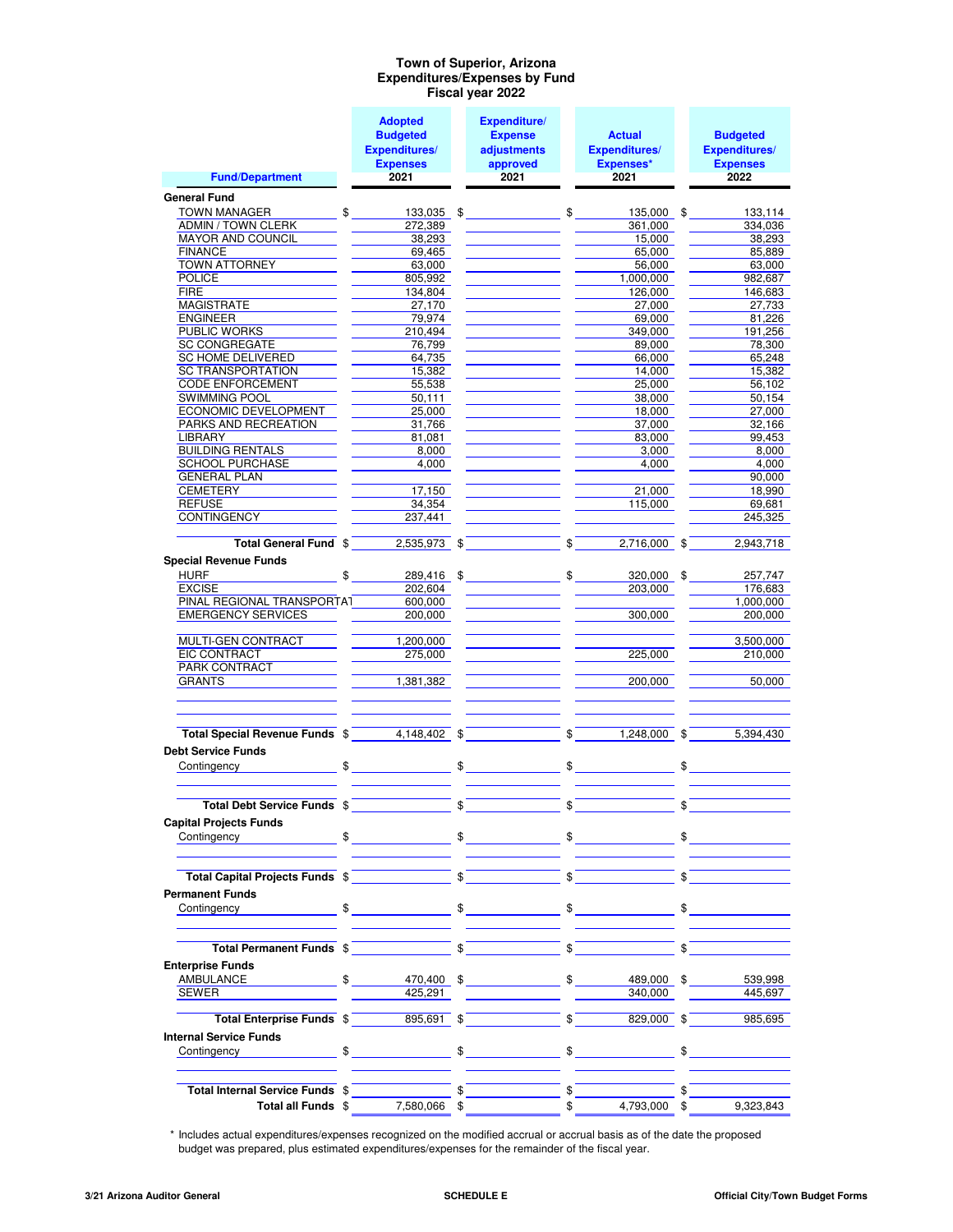## **Expenditures/Expenses by Department Fiscal year 2022 Town of Superior, Arizona**

|                        |               | <b>Adopted</b><br><b>Budgeted</b><br><b>Expenditures/</b><br><b>Expenses</b> | Expenditure/<br><b>Expense</b><br>adjustments<br>approved | <b>Actual</b><br><b>Expenditures/</b><br>Expenses* |                | <b>Budgeted</b><br><b>Expenditures/</b><br><b>Expenses</b> |
|------------------------|---------------|------------------------------------------------------------------------------|-----------------------------------------------------------|----------------------------------------------------|----------------|------------------------------------------------------------|
| <b>Department/Fund</b> |               | 2021                                                                         | 2021                                                      | 2021                                               |                | 2022                                                       |
| City Clerk:            |               |                                                                              |                                                           |                                                    |                |                                                            |
| General Fund           | \$            | \$                                                                           |                                                           | \$                                                 | $\mathfrak{S}$ |                                                            |
| List other funds       |               |                                                                              |                                                           |                                                    |                |                                                            |
|                        |               |                                                                              |                                                           |                                                    |                |                                                            |
|                        |               |                                                                              |                                                           |                                                    |                |                                                            |
|                        |               |                                                                              |                                                           |                                                    |                |                                                            |
|                        |               |                                                                              |                                                           |                                                    |                |                                                            |
|                        |               |                                                                              |                                                           |                                                    |                |                                                            |
|                        |               |                                                                              |                                                           |                                                    |                |                                                            |
|                        |               |                                                                              |                                                           |                                                    |                |                                                            |
|                        |               |                                                                              |                                                           |                                                    |                |                                                            |
| Department Total \$    |               | $\frac{1}{2}$                                                                |                                                           | \$                                                 | \$             |                                                            |
|                        |               |                                                                              |                                                           |                                                    |                |                                                            |
| List Department:       |               |                                                                              |                                                           |                                                    |                |                                                            |
| <b>General Fund</b>    | $\frac{1}{2}$ |                                                                              | $\frac{1}{2}$                                             | $\mathfrak{S}$                                     |                | $\frac{1}{2}$                                              |
| List other funds       |               |                                                                              |                                                           |                                                    |                |                                                            |
|                        |               |                                                                              |                                                           |                                                    |                |                                                            |
|                        |               |                                                                              |                                                           |                                                    |                |                                                            |
|                        |               |                                                                              |                                                           |                                                    |                |                                                            |
|                        |               |                                                                              |                                                           |                                                    |                |                                                            |
|                        |               |                                                                              |                                                           |                                                    |                |                                                            |
|                        |               |                                                                              |                                                           |                                                    |                |                                                            |
|                        |               |                                                                              |                                                           |                                                    |                |                                                            |
|                        |               |                                                                              |                                                           |                                                    |                |                                                            |
|                        |               |                                                                              |                                                           |                                                    |                |                                                            |
| Department Total \$    |               | \$                                                                           |                                                           | \$                                                 | \$             |                                                            |
|                        |               |                                                                              |                                                           |                                                    |                |                                                            |
| List Department:       |               |                                                                              |                                                           |                                                    |                |                                                            |
| <b>General Fund</b>    | \$            | \$                                                                           |                                                           | \$                                                 | \$             |                                                            |
| List other funds       |               |                                                                              |                                                           |                                                    |                |                                                            |
|                        |               |                                                                              |                                                           |                                                    |                |                                                            |
|                        |               |                                                                              |                                                           |                                                    |                |                                                            |
|                        |               |                                                                              |                                                           |                                                    |                |                                                            |
|                        |               |                                                                              |                                                           |                                                    |                |                                                            |
|                        |               |                                                                              |                                                           |                                                    |                |                                                            |
|                        |               |                                                                              |                                                           |                                                    |                |                                                            |
|                        |               |                                                                              |                                                           |                                                    |                |                                                            |
|                        |               |                                                                              |                                                           |                                                    |                |                                                            |
|                        |               |                                                                              |                                                           |                                                    |                |                                                            |
| Department Total \$    |               | \$                                                                           |                                                           | \$                                                 | \$             |                                                            |